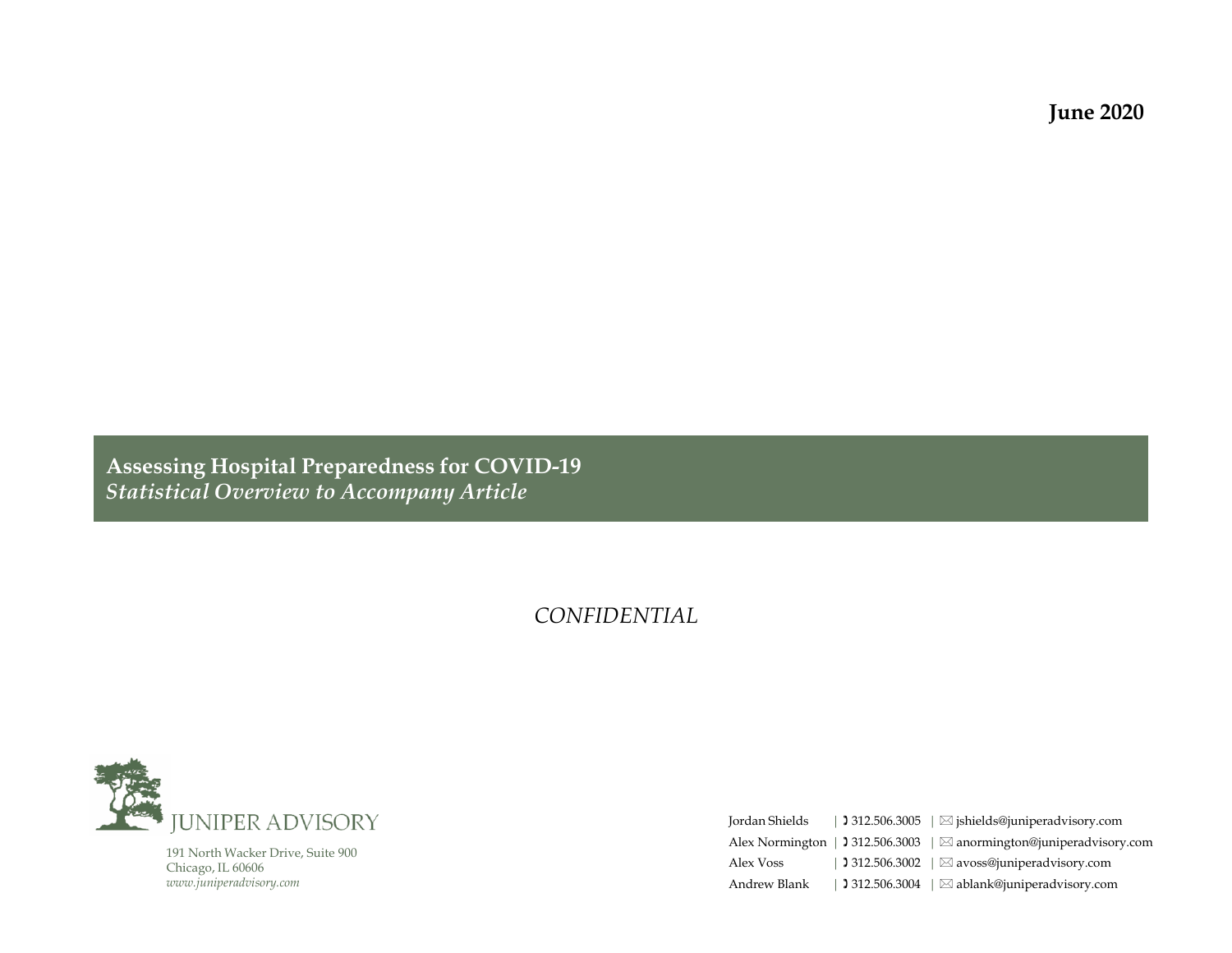| 1. ABSTRACT                                              | 3           |
|----------------------------------------------------------|-------------|
| 2. APPROACH                                              | $5^{\circ}$ |
| 3. ICU BEDS                                              | 9           |
| 4. CASE MIX INDEX                                        | 21          |
| 5. ACCOUNTABLE CARE AND INTEGRATED NETWORK PARTICIPATION | 25          |
| <b>APPENDIX</b>                                          | 29          |

This presentation was prepared exclusively for the benefit and internal use of the Juniper Advisory client to whom it is directly addressed and delivered (including such client's subsidiaries, the "Company") in order to assist the Company in evaluating, on a preliminary basis, the feasibility of a possible transaction or transactions and does not carry any right of publication or disclosure, in whole or in part, to any other party. This presentation is for discussion purposes only and is incomplete without reference to, and should be viewed solely in conjunction with, the oral briefing provided by Juniper Advisory. Neither this presentation nor any of its contents may be disclosed or used for any other purpose without the prior written consent of Juniper Advisory. The information in this presentation is based upon any management forecasts supplied to us and reflects prevailing conditions and our views as of this date, all of which are accordingly subject to change. Juniper Advisory's opinions and estimates constitute Juniper Advisory's judgment and should be regarded as indicative, preliminary and for illustrative purposes only. In preparing this presentation, we have relied upon and assumed, without independent verification, the accuracy and completeness of all information available from public sources or which was provided to us by or on behalf of the Company or which was otherwise reviewed by us. In addition, our analyses are not and do not purport to be appraisals of the assets, stock, or business of the Company or any other entity. Juniper Advisory makes no representations as to the actual value which may be received in connection with a transaction nor the legal, tax or accounting effects of consummating a transaction. Unless expressly contemplated hereby, the information in this presentation does not take into account the effects of a possible transaction or transactions involving an actual or potential change of control, which may have significant valuation and other effects. This presentation does not constitute a commitment by any Juniper Advisory entity to underwrite, subscribe for or place any securities or to extend or arrange credit or to provide any other services. Juniper Advisory is a marketing name for investment banking businesses of Juniper Advisory LLC.

*Page*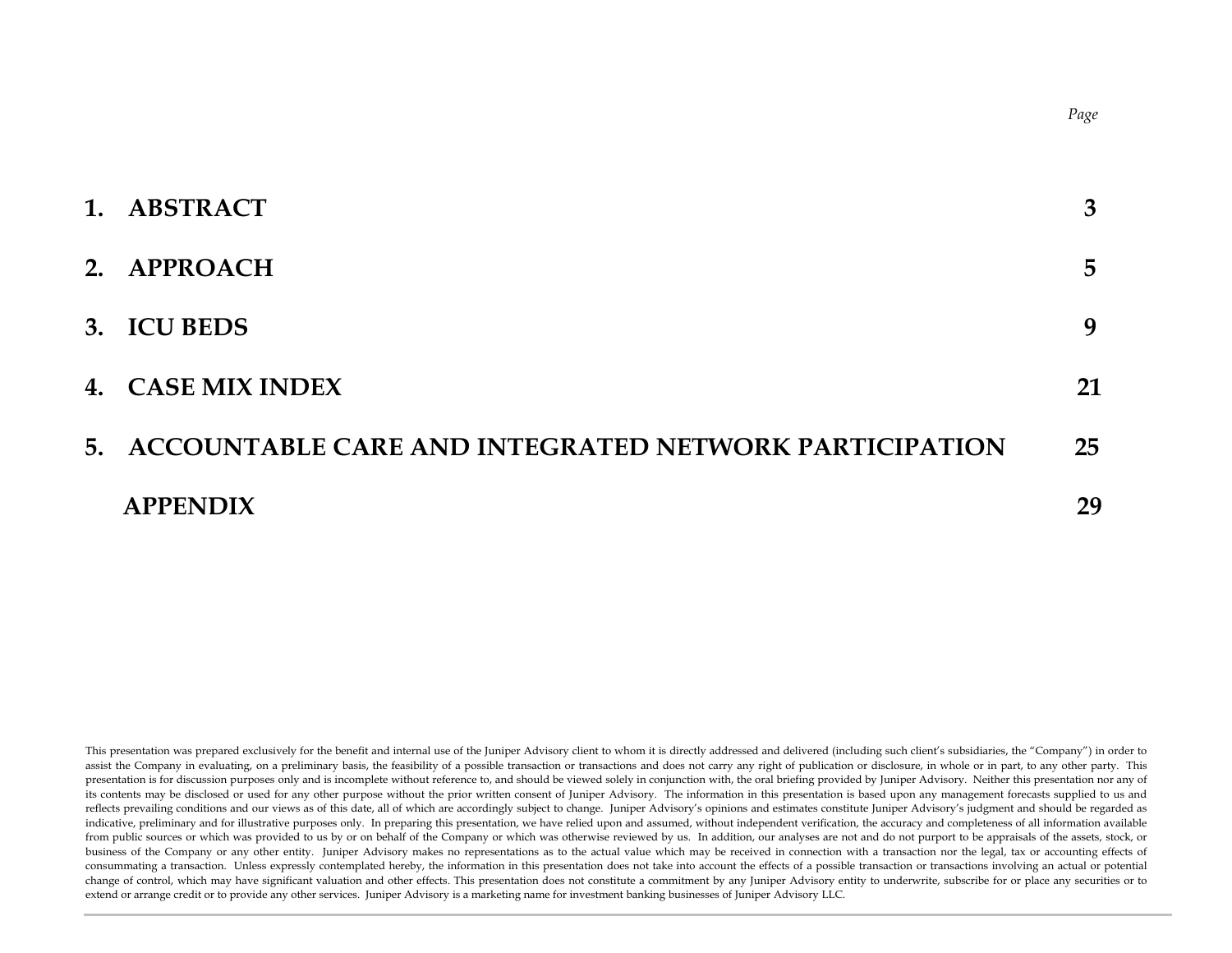# **1. Abstract**

JUNIPER ADVISORY 3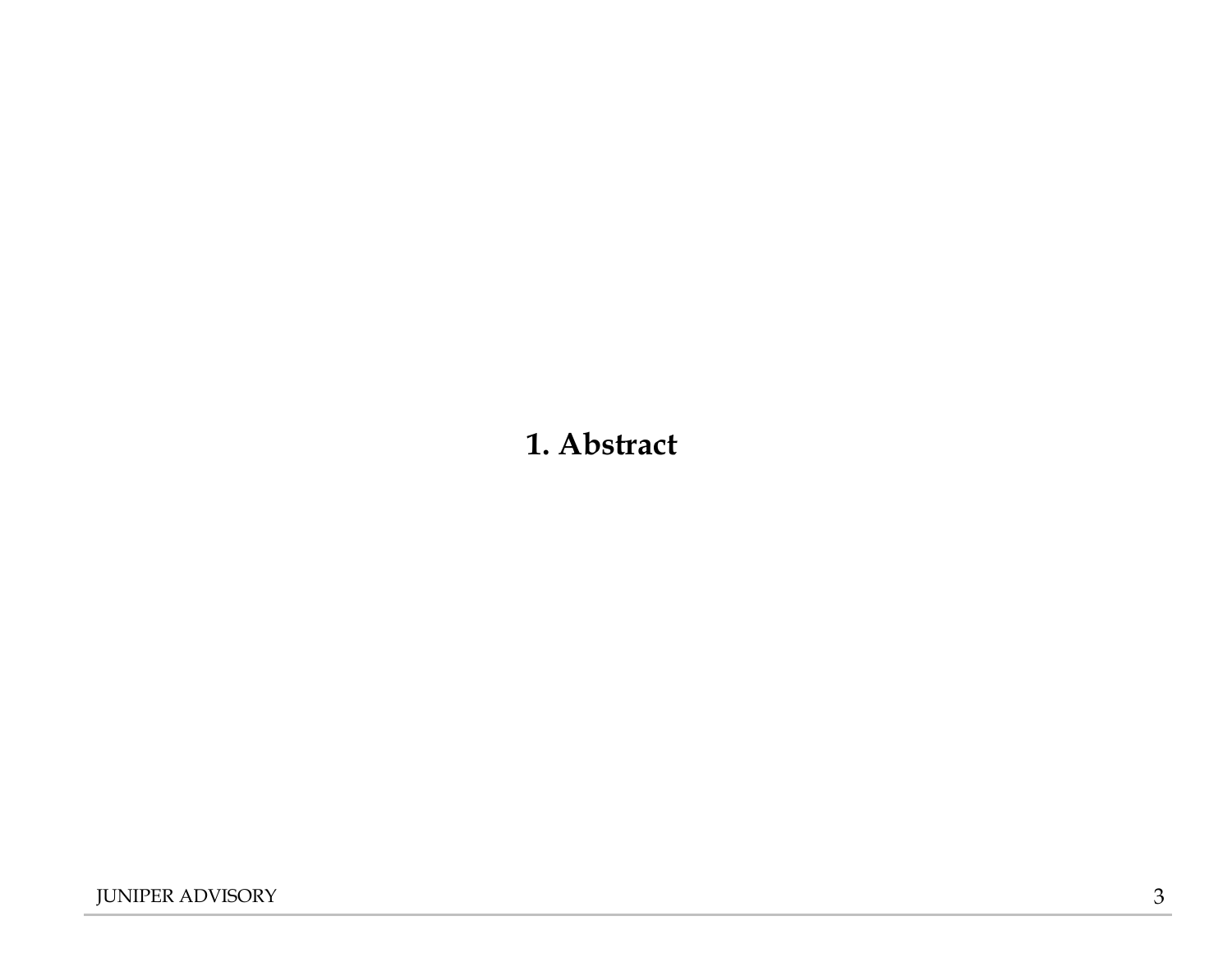# **IMPACT OF SYSTEM STATUS ON SELECT HOSPITAL RESOURCES** *abstract*

- System hospitals tend to have more ICU beds, higher case mix indices and are more likely to be a part of a Clinically Integrated Network or Accountable Care Organization than comparable standalone hospitals
- These attributes are particularly important findings during the COVID-19 pandemic, where ICU beds are at a premium, experience managing complex cases is essential and the ability to care for patients in appropriate settings is of utmost importance
- Findings:
	- o **Critical care infrastructure**: Holding case mix index, CMS Hospital Compare score, discharges and length of stay constant, we found that, for example, a 100 bed community hospital that is part of a system is likely to have 1.5 more ICU beds than a 100-bed standalone hospital
	- o **Preparedness for novel, complex cases**: A hospital that is part of a system will, on average, have a case mix index that is 0.05 higher than a similarly situated standalone hospital. For the typical hospital in the set with a CMI of 1.62, being in a system predicts a 3% increase. This indicates that systems work to grow their community hospitals by adding services and keeping patients close to home
	- o **Ability to care for patients in appropriate settings**: With the model controlling for operating margin, Medicare payor mix and CMS Hospital Compare score, we found that being in a system has a statistically significant (positive) relationship with the odds of being a member of an ACO or CIN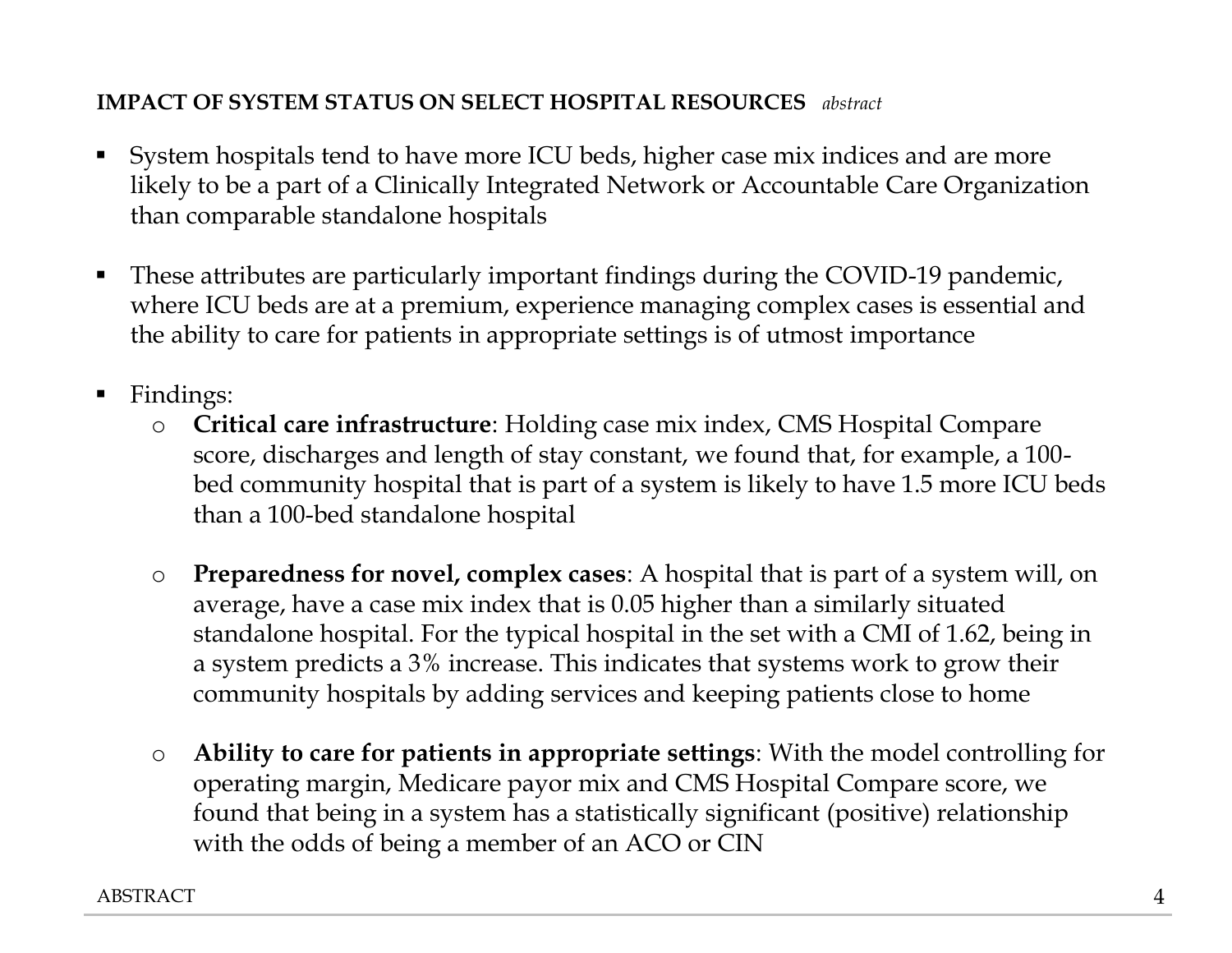# **2. Introduction**

JUNIPER ADVISORY 5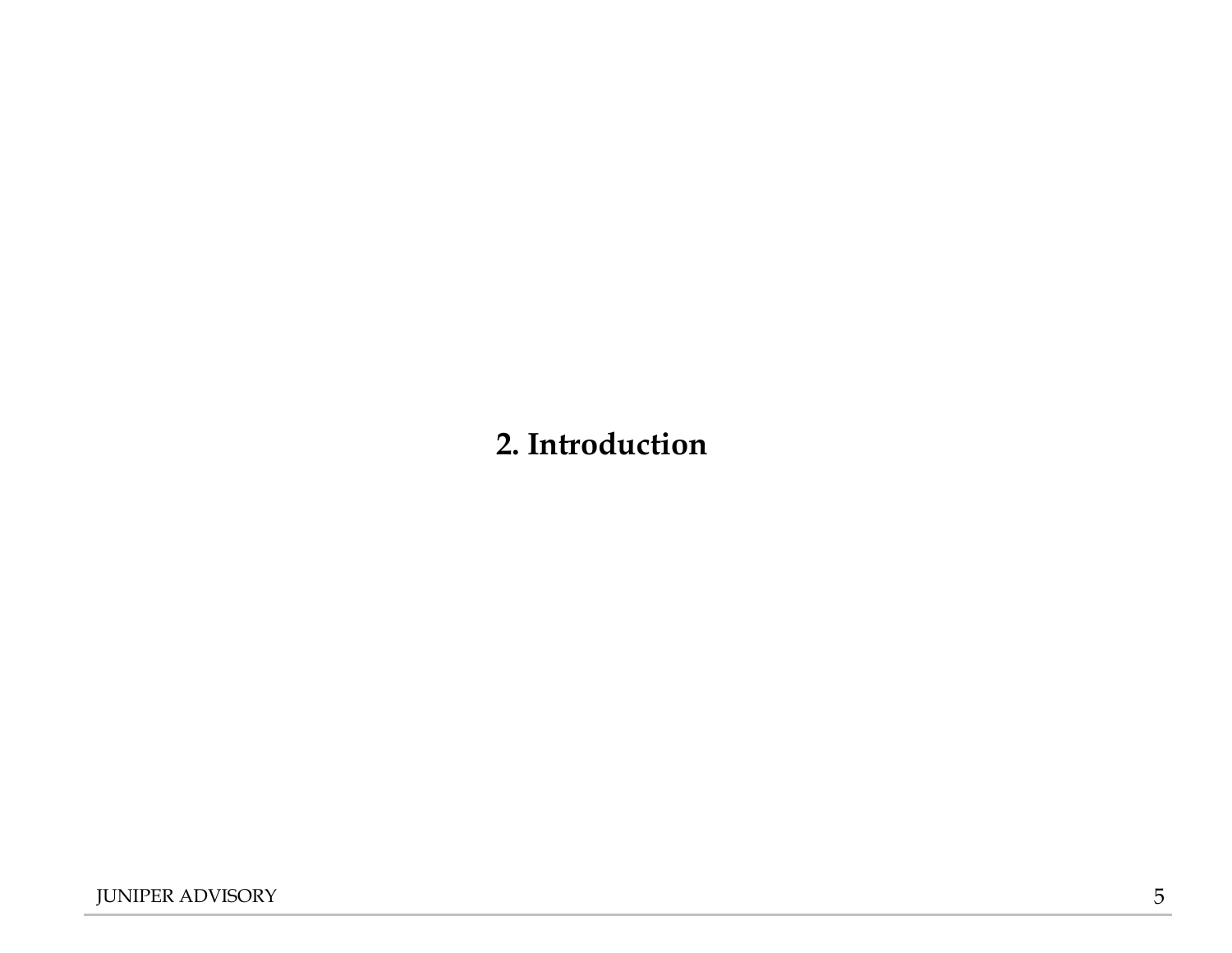# **IMPACT OF SYSTEM STATUS ON SELECT HOSPITAL RESOURCES** *research question*

- The COVID-19 pandemic highlighted certain resource gaps in U.S. healthcare
	- o Critical care infrastructure
	- o Preparedness for novel, complex cases
	- o Ability to care for patients in appropriate settings
- We have used Medicare cost report data to better understand whether system hospitals are better positioned to fill these gaps than standalone facilities while correcting for confounding variables
- To test this, we used a dataset of characteristics of our defined population to create a model with coefficients that show the magnitude and direction of these relationships
- A simplified method for a linear model:



INTRODUCTION 6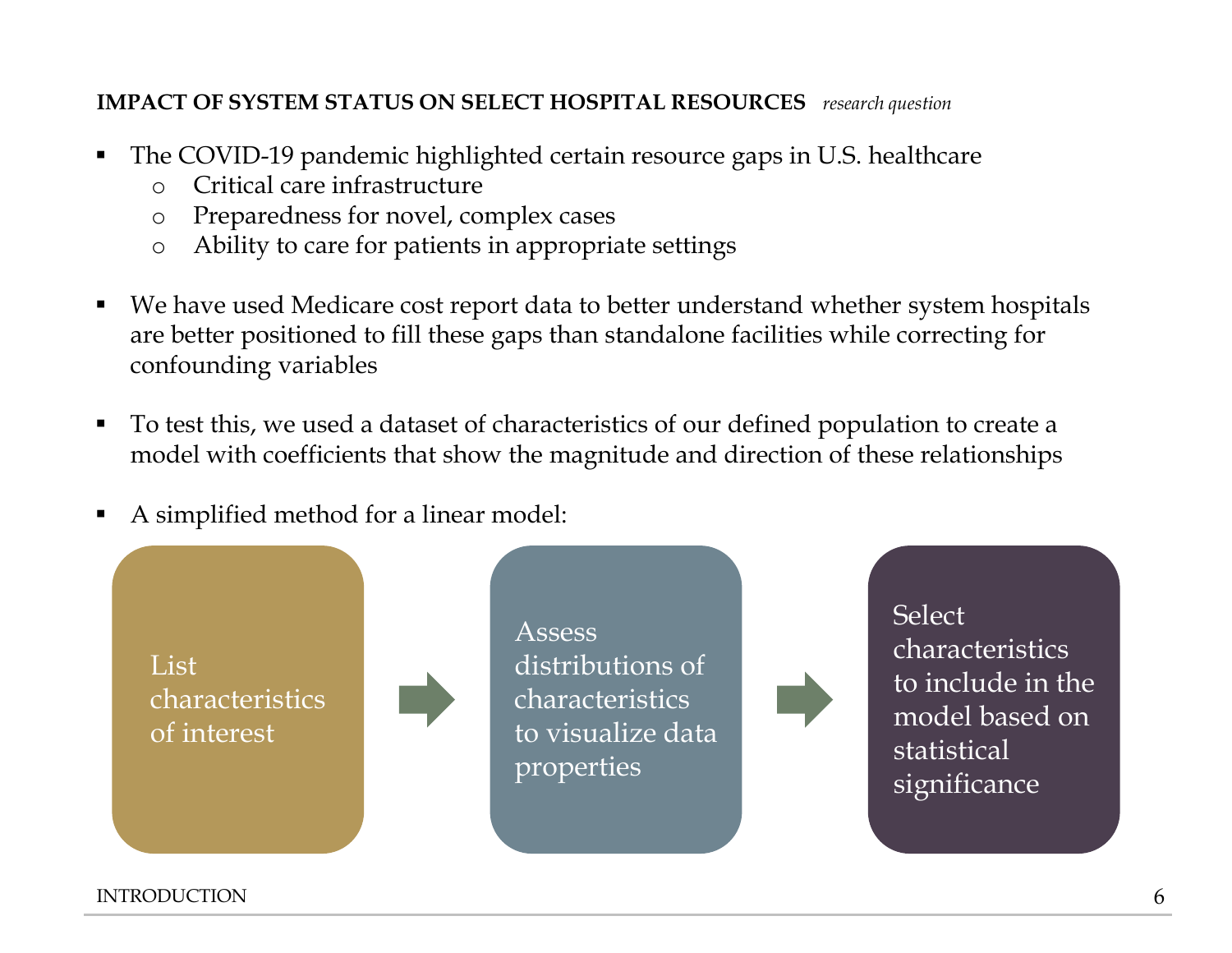# **IMPACT OF SYSTEM STATUS ON SELECT HOSPITAL RESOURCES** *research question*

- While we followed a similar approach for case mix index, we will describe our methodology for ICU beds here
- Is there a relationship between characteristics of hospitals in the US and the number of ICU beds they have?
- We examine several variables of interest:
	- **Hospital affiliation**
	- **Net patient revenue**
	- **Operating profit margin**
	- **EBITDA**
	- **Rural vs. non-rural**
	- **Case mix index**
- **Number of discharges**
- **Number of staffed beds**
- **Adjusted patient days**
- **Average length of stay**
- **Payor mix**
- **Hospital Compare score**
- The set of hospital data we examine is from CMS, collected in annual reports, made available by Definitive Healthcare in the spring of 2020
	- o We can thereby take a view of the population rather than rely on a sample from the population
- Why develop a model in the first place?
	- o A model can help reveal relationships between variables while controlling for other variables to give a 'truer' idea of an effect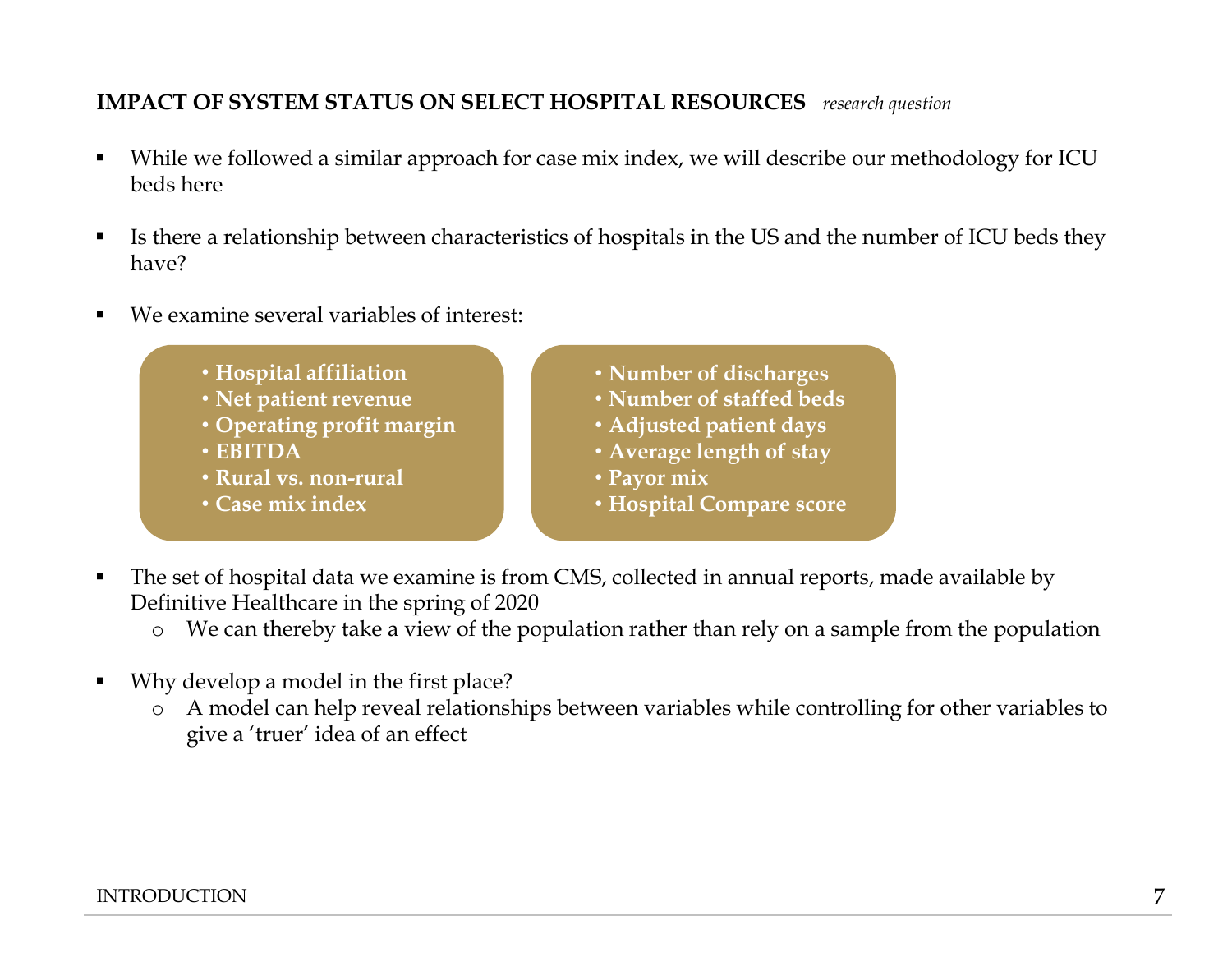# **IMPACT OF SYSTEM STATUS ON SELECT HOSPITAL RESOURCES** *research question*

- First, we consider the set of all hospitals, examining:
	- o Distributions of variables
	- o One-to-one relationships
	- o Linear model and coefficients
	- o *See appendix for this model*

- Then, we focus on a subset of all hospitals defined as those having 80 or fewer ICU beds
- We made this distinction because:
	- o There are very few standalone hospitals with >80 ICU beds
	- o These very large hospitals are fundamentally different enterprises than community hospitals

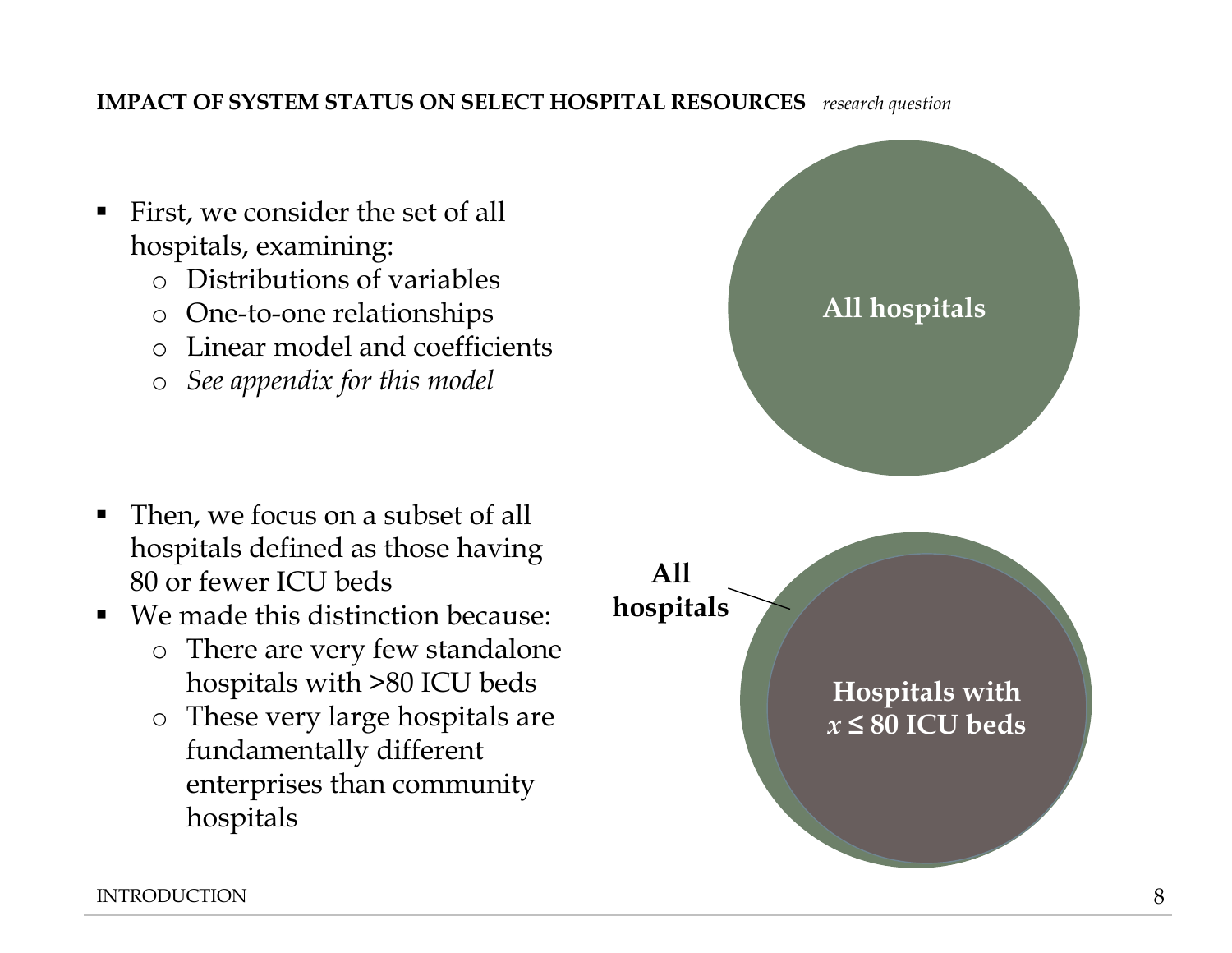# **3. ICU Beds**

JUNIPER ADVISORY 9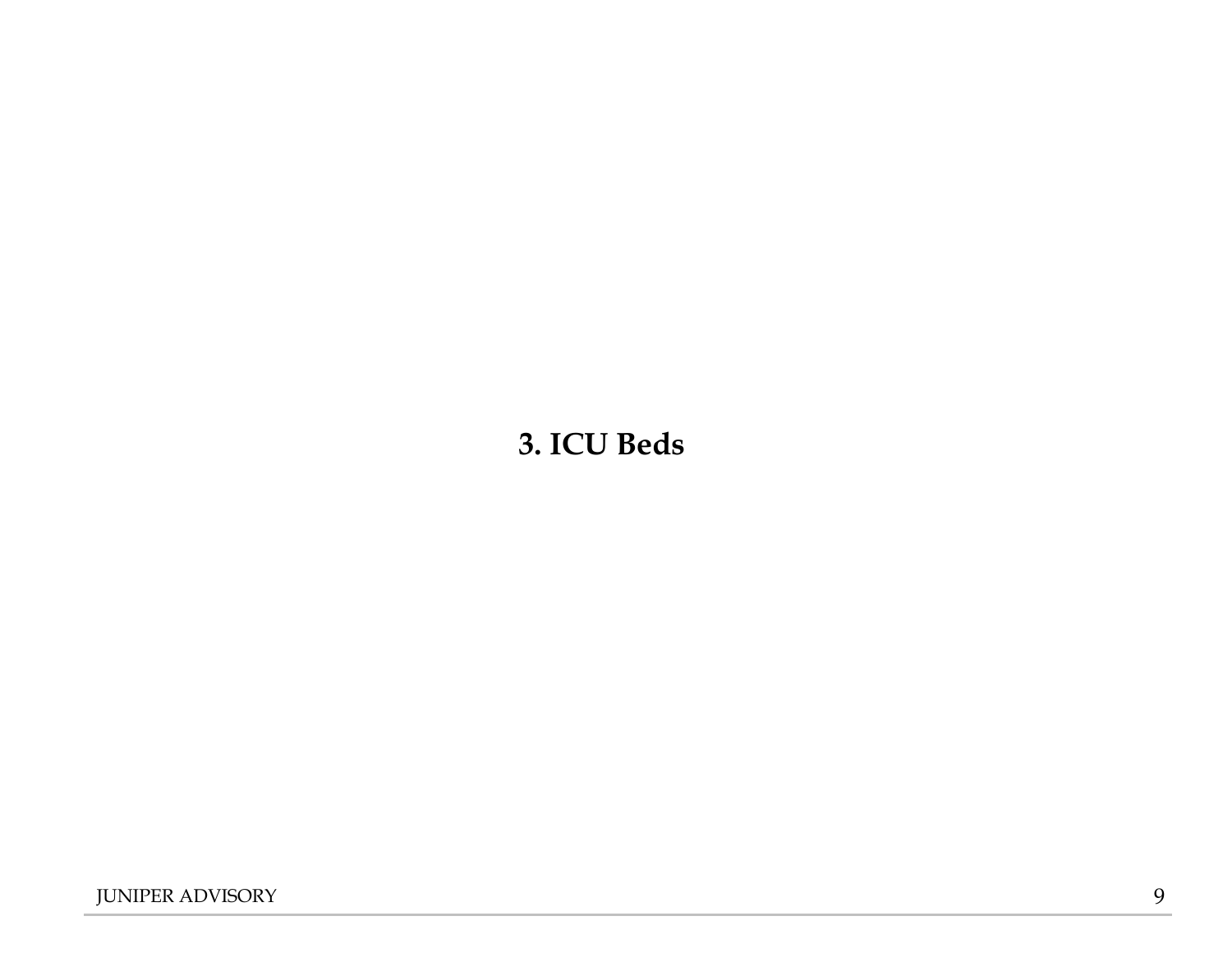## **STATISTICAL DISTRIBUTION TYPES** *data overview*

▪ In this analysis, the (continuous) data categories tend to be distributed in a few ways:

| Normal    | Nice properties<br>$\circ$<br>Symmetry<br>O<br>Well-defined mean and variance                                                                                                                                                                                                                                                                 |
|-----------|-----------------------------------------------------------------------------------------------------------------------------------------------------------------------------------------------------------------------------------------------------------------------------------------------------------------------------------------------|
| Power law | Pareto principle, or the 80/20 rule<br>$\circlearrowright$<br>Heavy skew, meaning some observations are far from the main cluster, or<br>$\circlearrowright$<br>that the curve is asymmetric<br>Possibly heavy or fat tail, meaning many observations are in the tail,<br>$\circlearrowright$<br>especially compared to a normal distribution |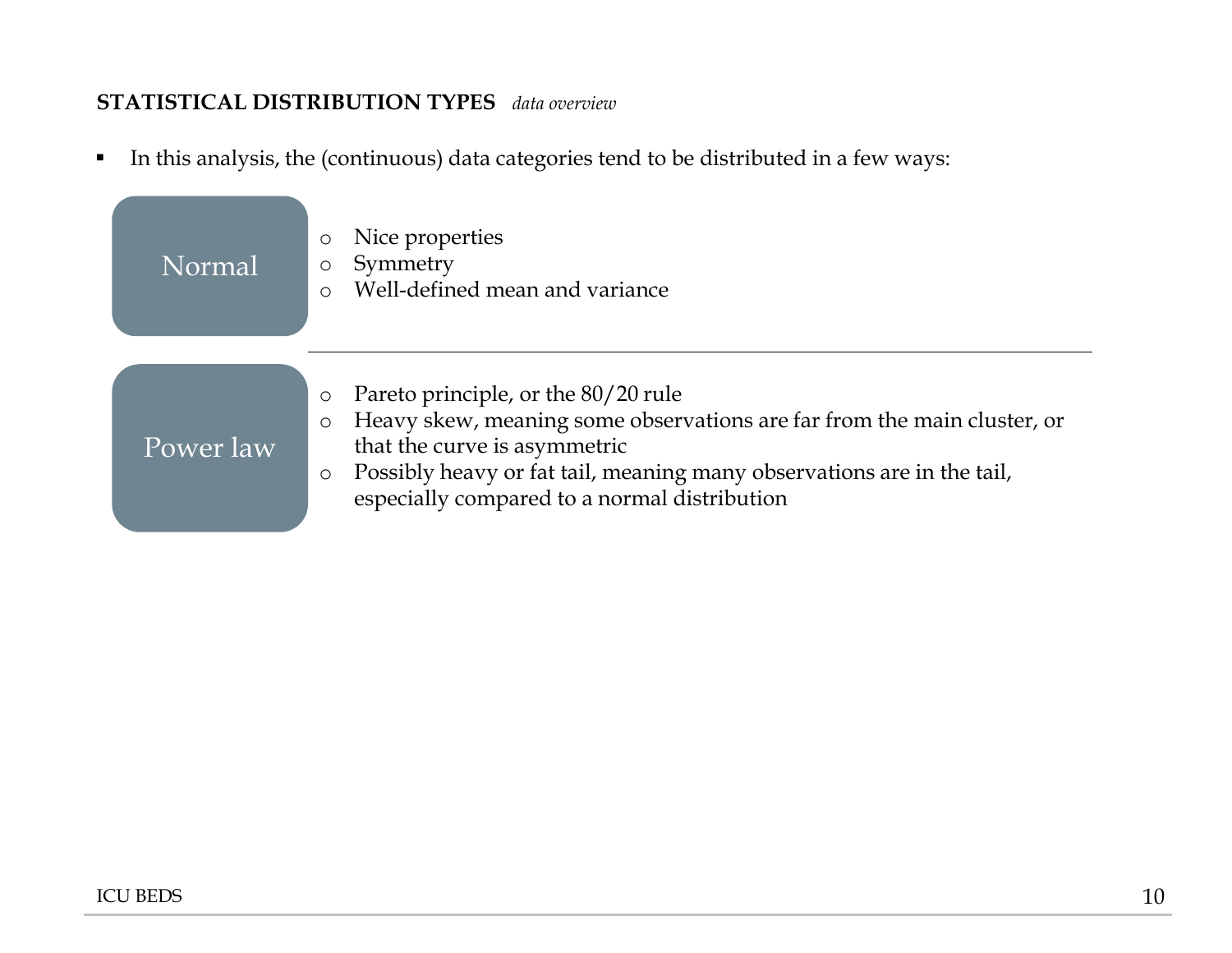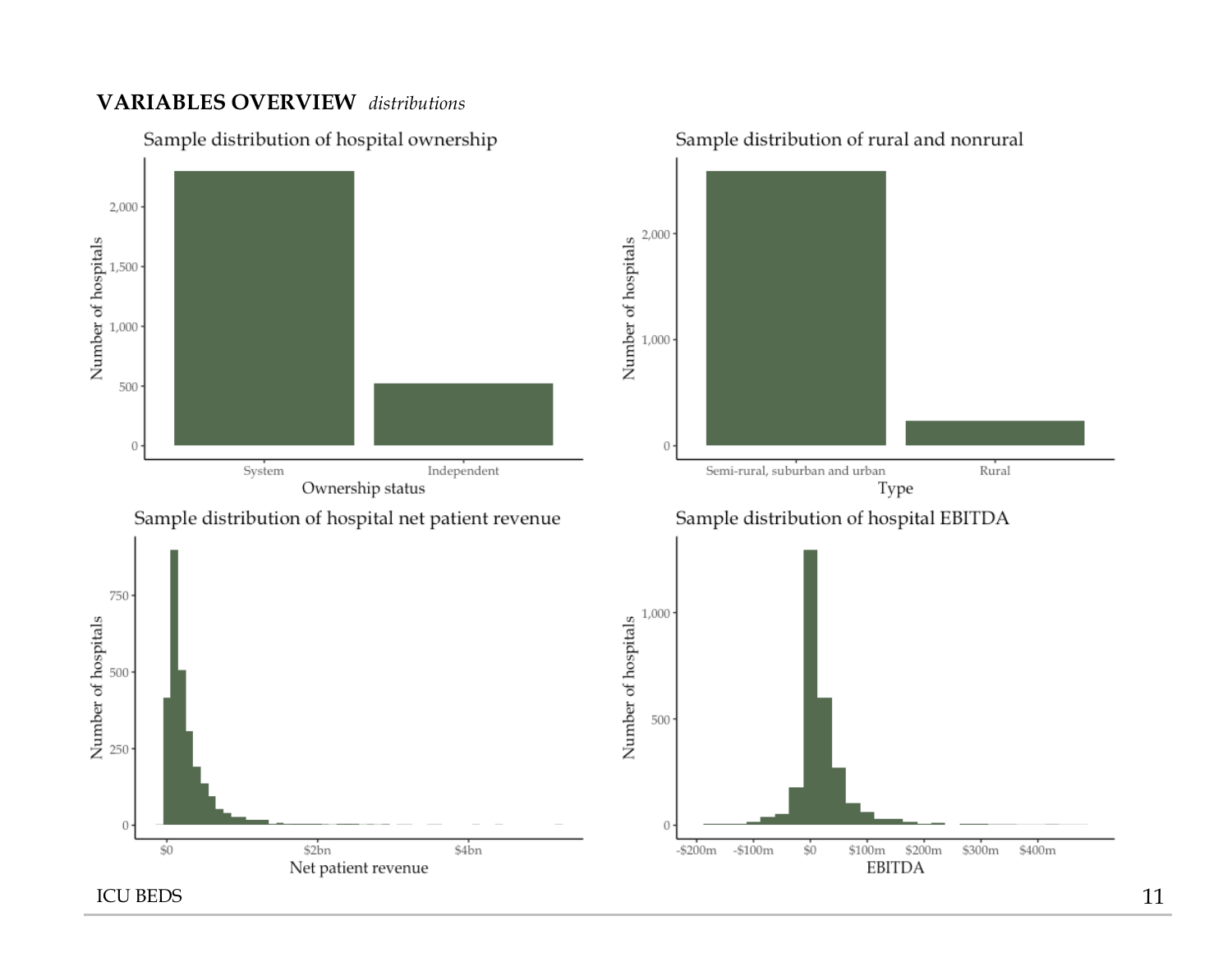

Sample distribution of hospital discharges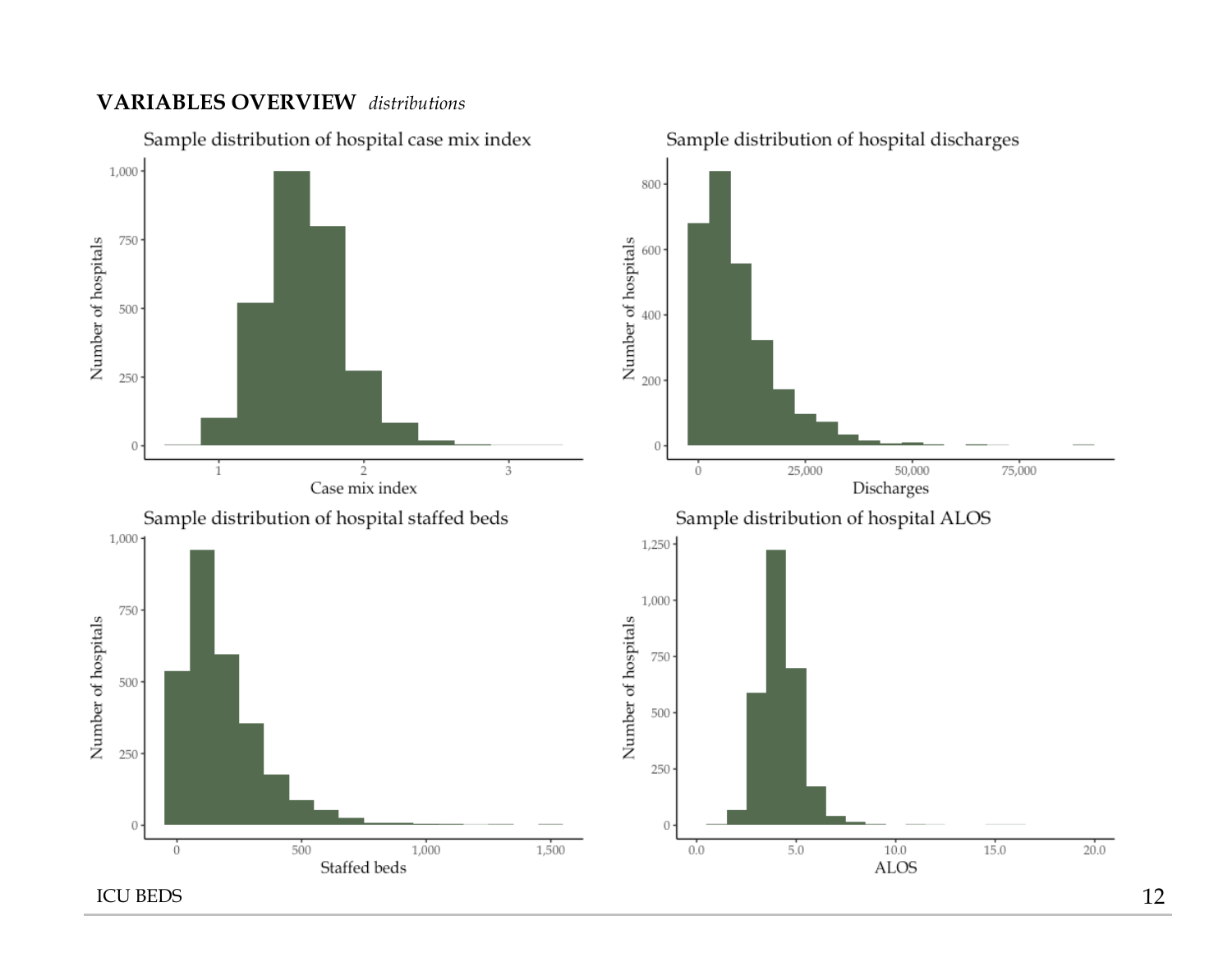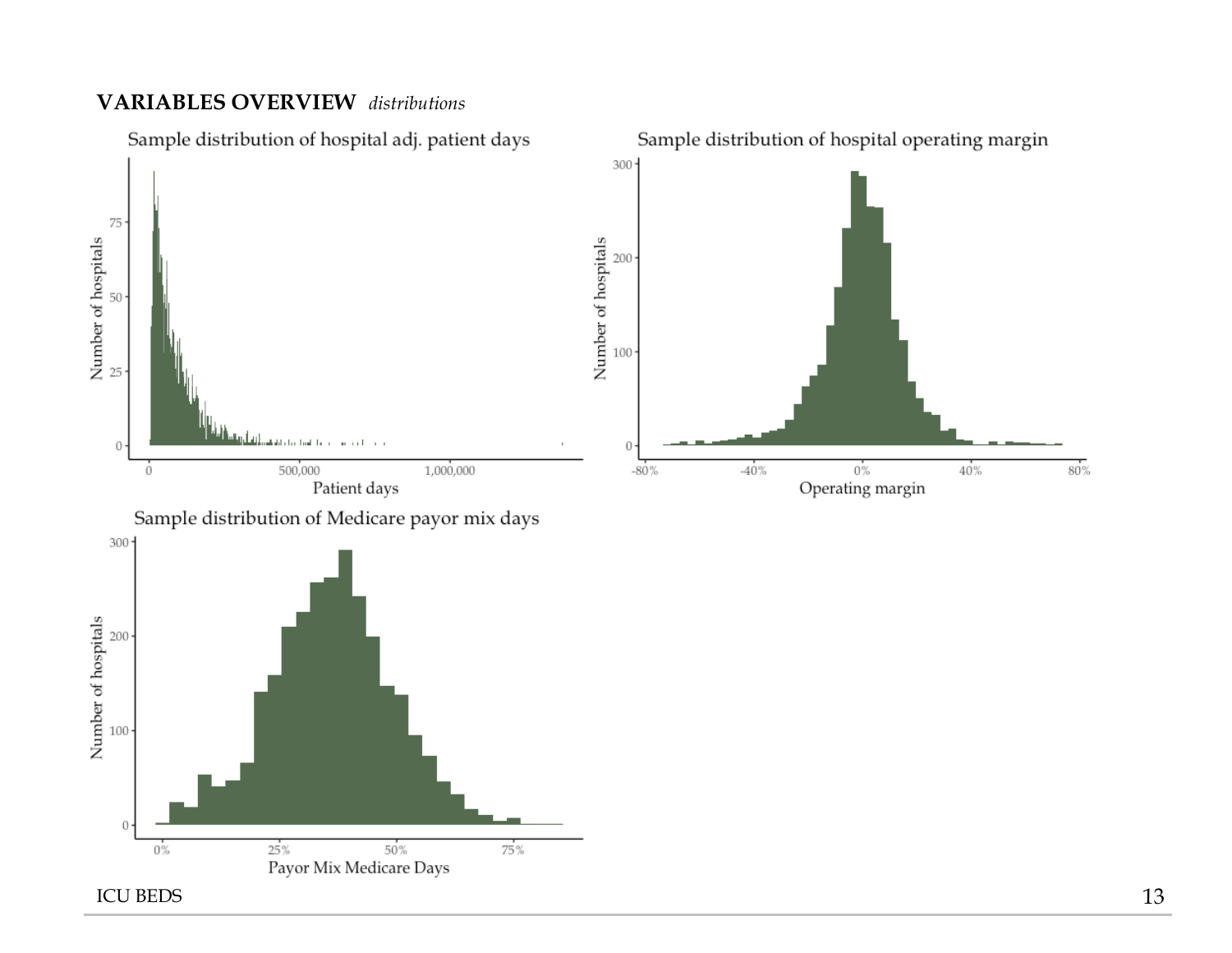

Sample distribution of Hospital Compare ratings

ICU BEDS 14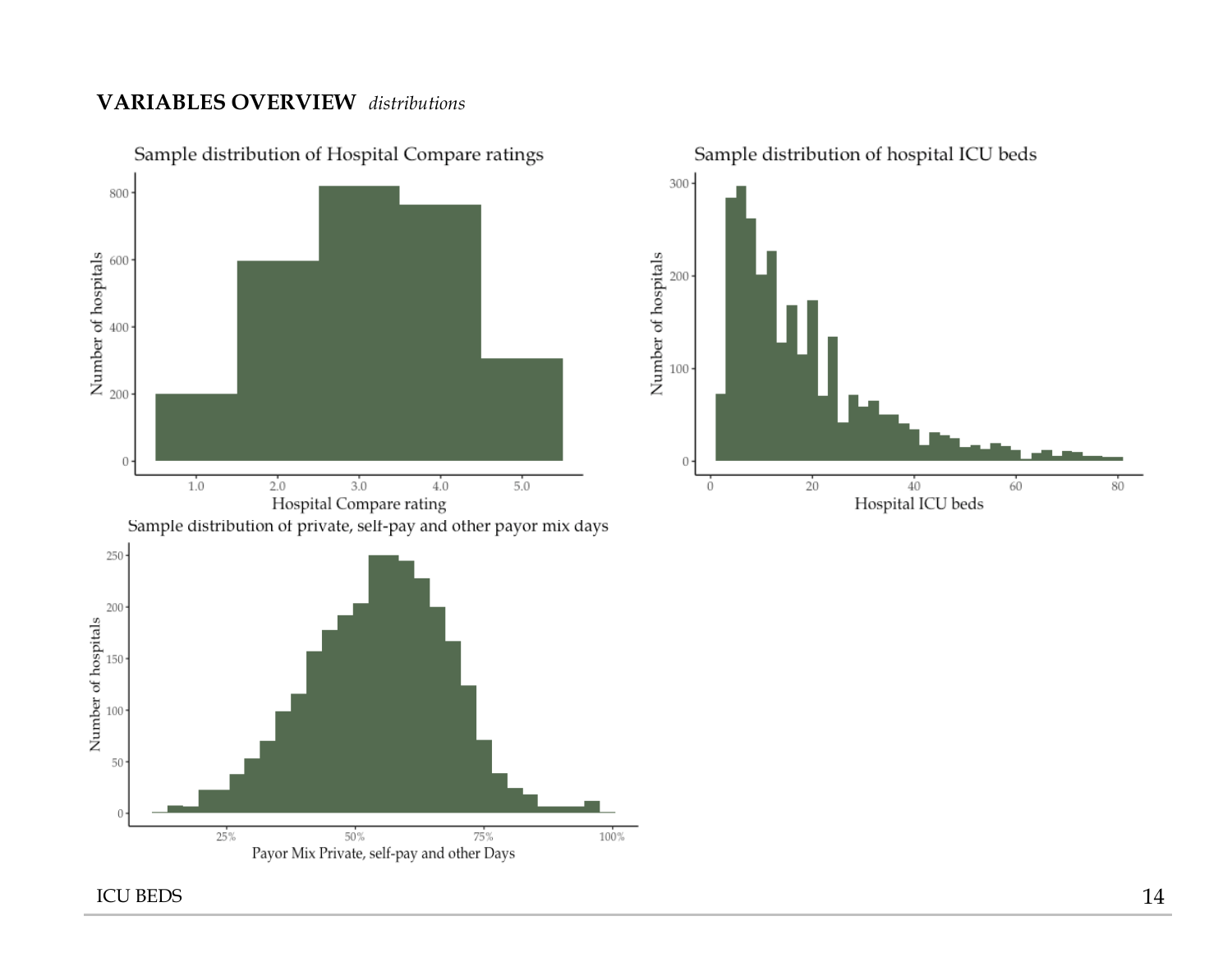# **MULTIPLE LINEAR REGRESSION** *data analysis*

| Multiple linear regression <sup>1</sup>  |             |            |          |          |              |
|------------------------------------------|-------------|------------|----------|----------|--------------|
| Variable                                 | Estimate    | Std. error | t value  | P(>  t ) | Significance |
| Intercept                                | $-14.96$    | 2.68       | $-5.583$ | 2.60E-08 | ***          |
| <b>NPR</b>                               | $-6.14E-09$ | 1.20E-09   | $-5.107$ | 3.51E-07 | ***          |
| Operating margin                         | $-0.41$     | 0.37       | $-1.099$ | 0.2719   |              |
| <b>EBITDA</b>                            | 1.13E-08    | 1.80E-09   | 6.294    | 3.60E-10 | ***          |
| Hospital independence                    | $-1.04$     | 0.50       | $-2.06$  | 0.0395   |              |
| Rural                                    | 0.09        | 0.75       | 0.123    | 0.9025   |              |
| Payor mix 'Medicare' days                | 2.01        | 2.55       | 0.79     | 0.4296   |              |
| Payor mix 'Private, Self and Other' days | 2.68        | 2.27       | 1.182    | 0.2374   |              |
| Case mix index                           | 11.91       | 0.95       | 12.491   | $\sim 0$ | ***          |
| Hospital comparison score                | $-0.52$     | 0.18       | $-2.881$ | 0.004    | $**$         |
| <b>Discharges</b>                        | 9.38E-04    | 6.43E-05   | 14.603   | $\sim 0$ | ***          |
| <b>Beds</b>                              | 1.65E-02    | 3.28E-03   | 5.048    | 4.77E-07 | ***          |
| Adjusted patient days                    | $-6.25E-06$ | 6.39E-06   | $-0.978$ | 0.3283   |              |
| <b>ALOS</b>                              | 1.17        | 0.24       | 4.868    | 1.20E-06 | ***          |
|                                          |             |            |          |          |              |

Statistically significant<sup>2</sup>

# *Linear model*

- Coefficients, generated by the model<sup>3</sup> and associated with each variable listed, are given in the 'Estimate' column
	- o Those in bold are now considered for the model, but because NPR, EBITDA, Beds and Discharges all capture aspects of size, we can narrow these four to just include Discharges
- Each coefficient's confidence interval is described by the 'Standard error' column
- Strength of the statistical test for significance is described by the 't value' and 'p value' columns

Notes:

1. Notation on E+ used for shortening display of very large and very small numbers;  $xE+y$  denotes multiplication of  $x*10y$  whereas  $xE$ -y denotes multiplication of  $x*10-y$ 

2. \* denotes alpha level of 0.05; \*\* denotes alpha level of 0.01; \*\*\* denotes alpha level of 0.001

3. See the appendix for a general description of the form of this type of model

## ICU BEDS and the set of the set of the set of the set of the set of the set of the set of the set of the set of the set of the set of the set of the set of the set of the set of the set of the set of the set of the set of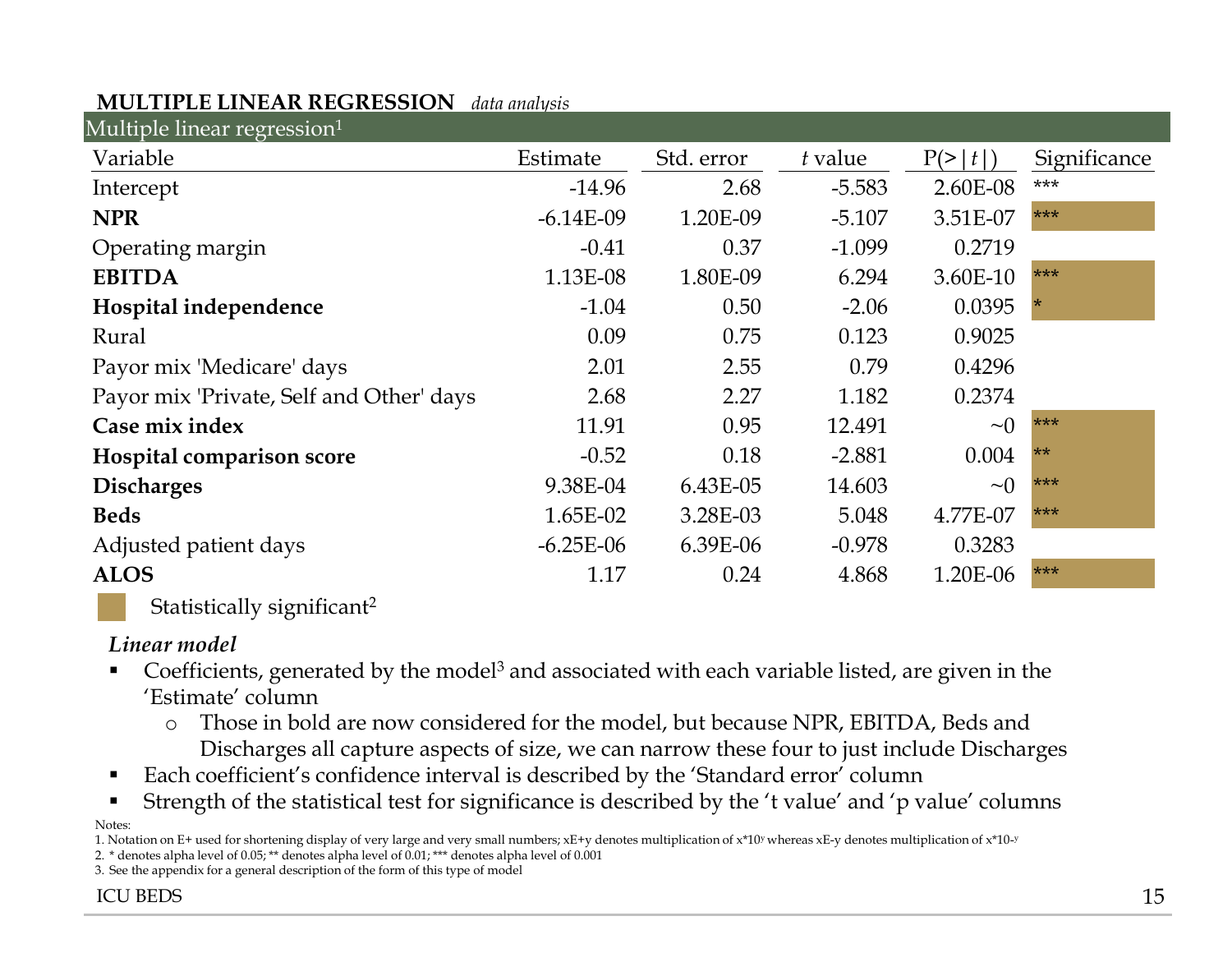# **MULTIPLE LINEAR REGRESSION** *residual plots*



▪ Random scatter on the residual plots indicates that the linear model is an appropriate type

ICU BEDS 216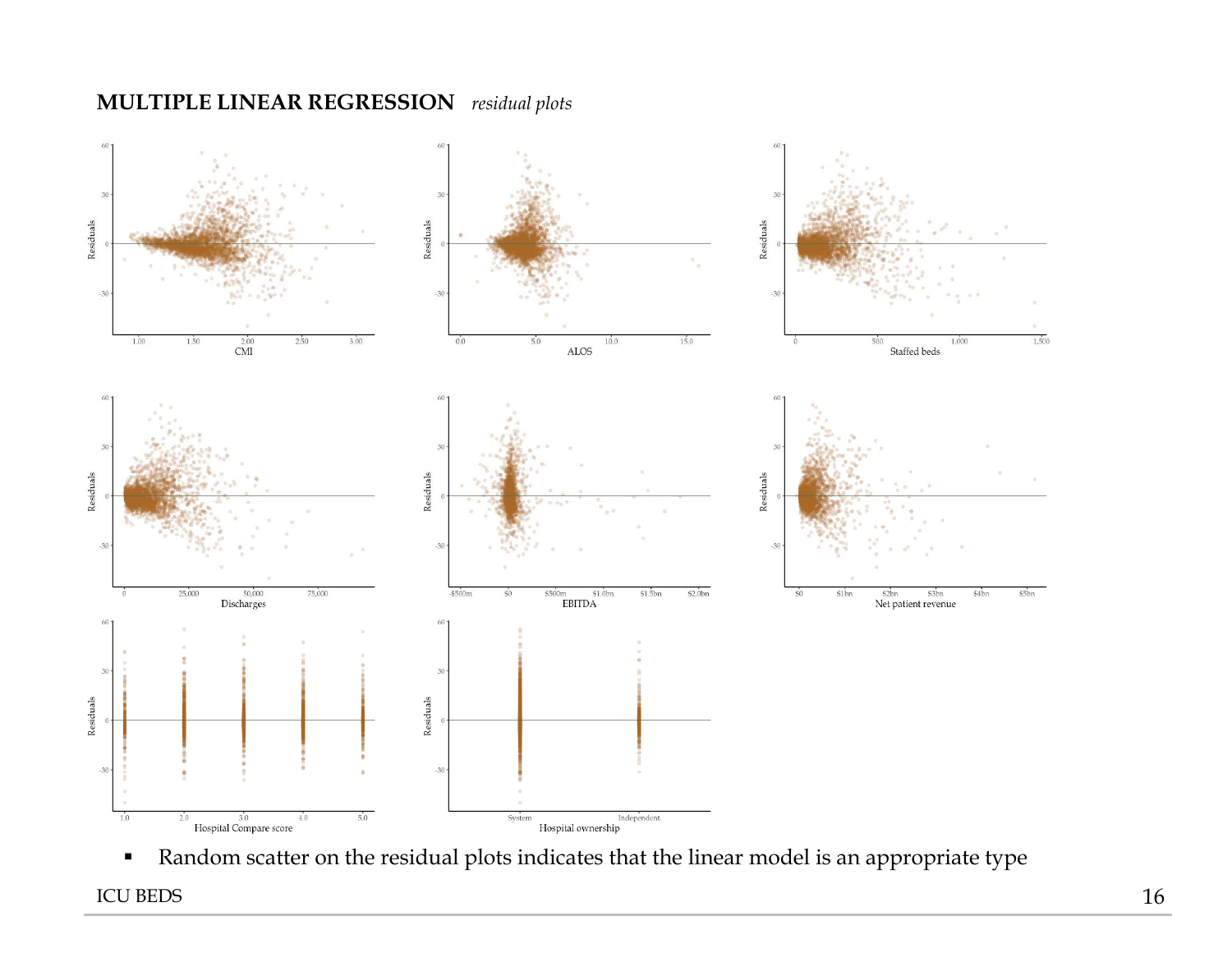# **MULTIPLE LINEAR REGRESSION** *data analysis*

Variables<sup>1</sup> whose relationship in the model to ICU beds is statistically significant:

| Variables              | Estimate <sup>2</sup> | Std. error   |
|------------------------|-----------------------|--------------|
| Intercept              | -11.8900000000        | 1.5460000000 |
| Hospital independence  | -1.4700000000         | 0.5036000000 |
| <b>CMI</b>             | 12.4000000000         | 0.8948000000 |
| Hospital Compare score | $-0.7514000000$       | 0.1756000000 |
| Discharges             | 0.0009488000          | 0.0000265500 |
| ALOS                   | 1.1920000000          | 0.2241000000 |

Linear model for predicted ICU beds:

 $\widehat{ICU} = -1.47 \cdot INDEPENDENCE + 12.40 \cdot CMI - 0.75$  $HCOMP+0.000949 \cdot DISCHARGES+1.19 \cdot ALOS$ 

- $\blacksquare$   $R^2 = 0.61$  indicates that approximately 61% of the variation in ICU beds can be explained by the linear model above
- For example, let us predict the number of ICU beds at Cleveland Clinic's Indian River Medical Center

#### *Inputs*

- $\blacksquare$  Case mix index
- **·** Independence
- **Exercise Hospital Compare score**
- Number of discharges
- Average length of stay

| 1.75   | Model prediction              |    |
|--------|-------------------------------|----|
|        | Predicted result, ICU Beds    | 24 |
| 13,462 | Actual result                 | 24 |
|        | Residual (predicted - actual) |    |

Notes:

1. By assumption, net patient revenue, EBITDA and number of beds and discharges are dependent (perhaps linearly); discharges is the most consistent and accurate figure in the data set; hence, discharges is kept as a variable in the model while the others are excluded

2. Coefficients are shown in the linear model shown lower on the page

#### ICU BEDS 17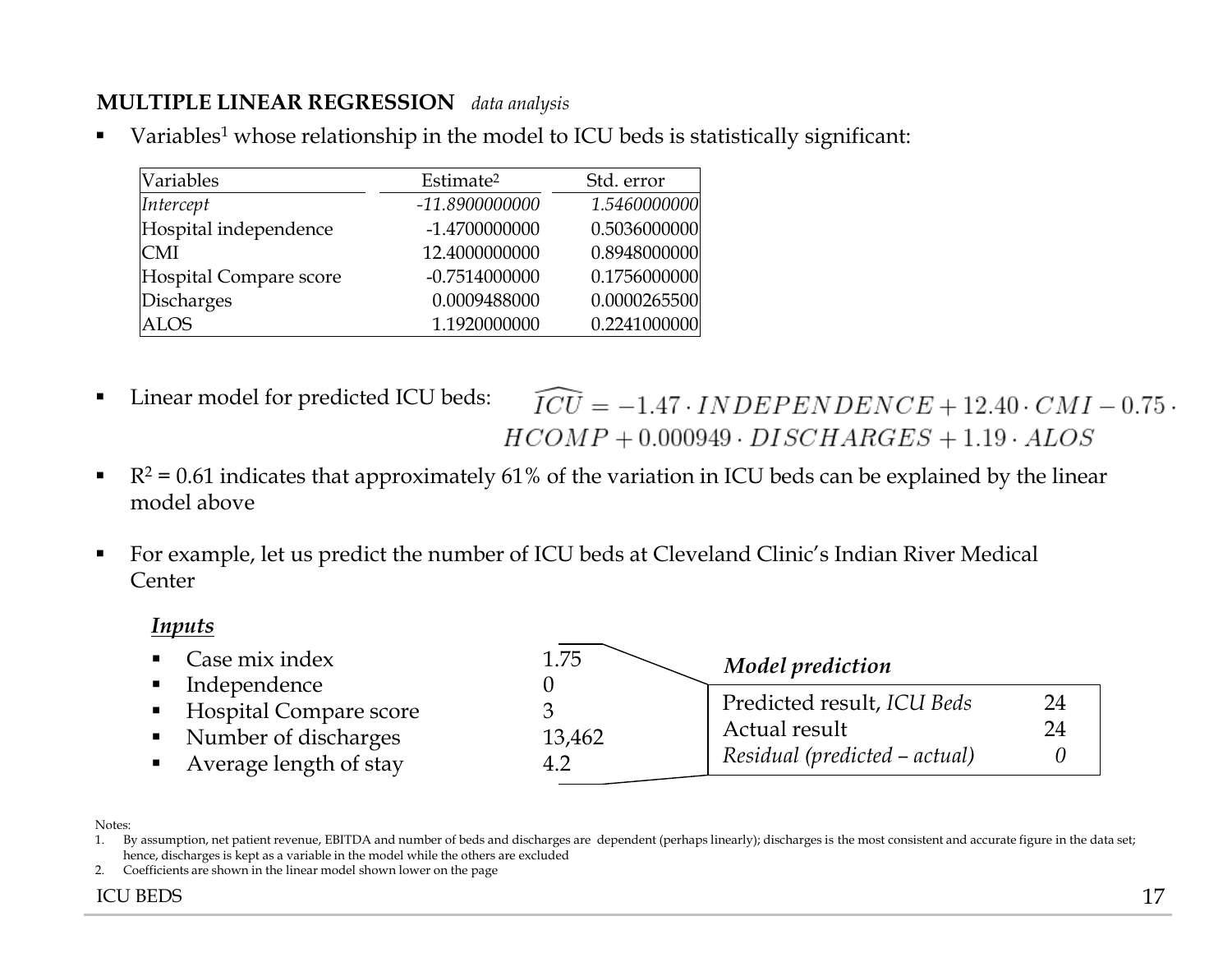#### **COMMENTS** *data analysis*

#### *Linear model*

- $\blacksquare$   $R^2 = 0.61$  reflects a moderate predictive value of the linear model
- Coefficients reflect the incremental change in predicted ICU beds associated with an incremental change in an independent variable, *ceteris paribus*:
	- o An increase of a hospital's CMI of 1 is associated with an increase of 12 ICU beds
	- $\circ$  A hospital's affiliation<sup>1</sup> with a system is associated with an increase of 1 ½ ICU beds
	- o An increase of a hospital's discharges by 1,054 is associated with an increase of 1 ICU bed
	- o An increase of a hospital's average length of stay of 9/10 day is associated with an increase of 1 ICU bed
- Random scatter on the residual plots indicate that a linear model is appropriate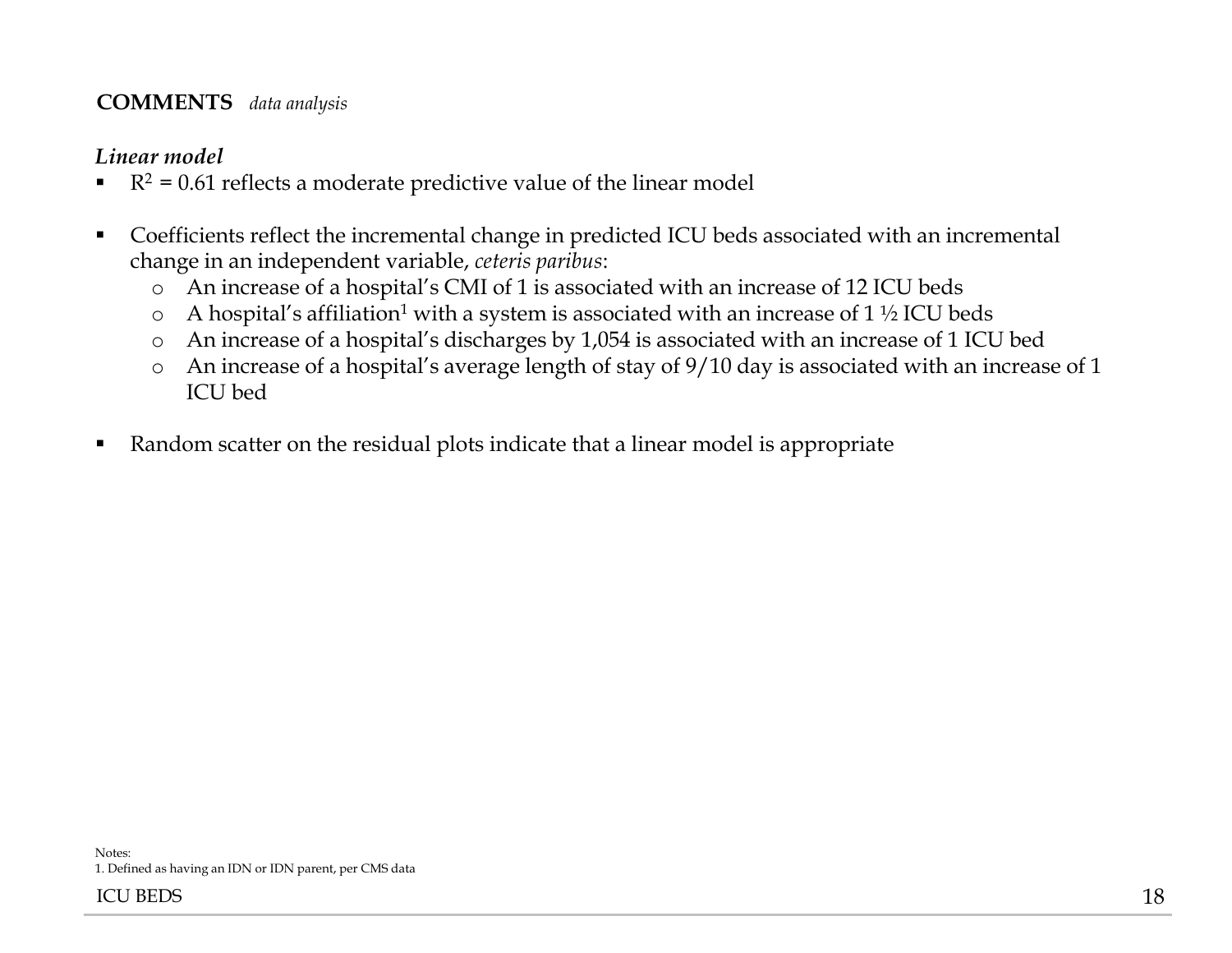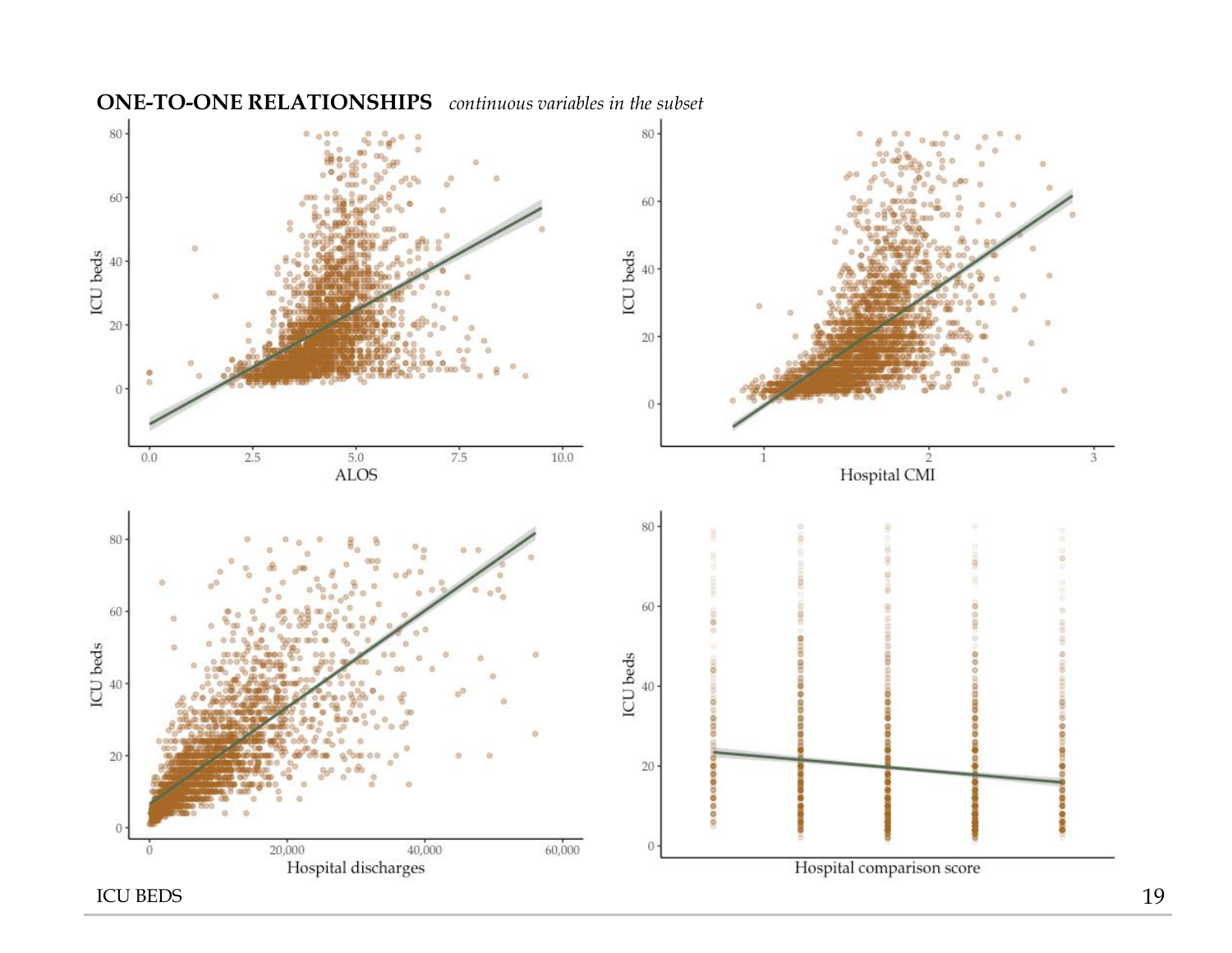#### **OWNERSHIP STATUS** *distribution in the subset*

▪ Besides the statistically significant relationship, system hospitals generally tend to have more ICU beds, as illustrated below:

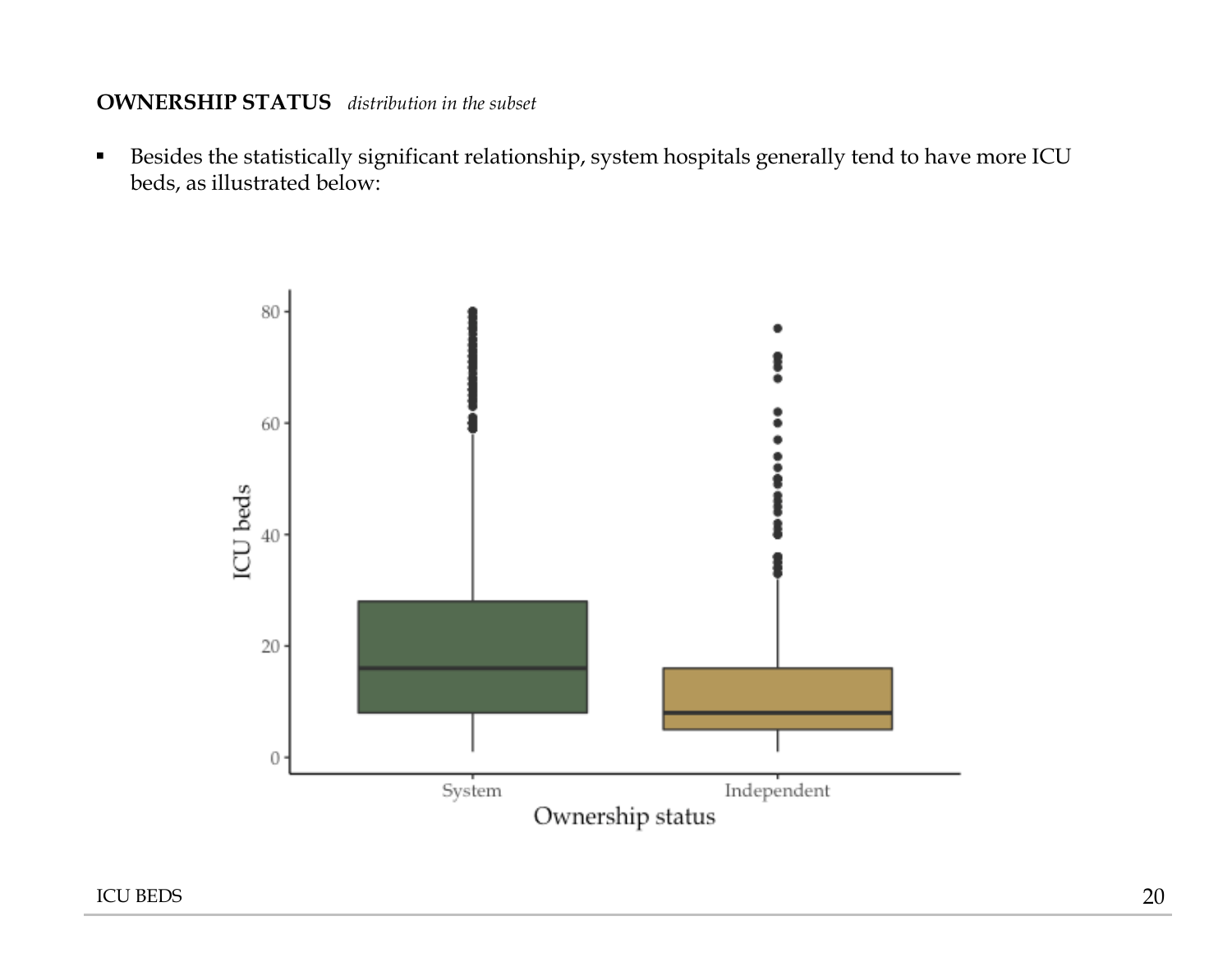# **4. Case Mix Index**

JUNIPER ADVISORY 21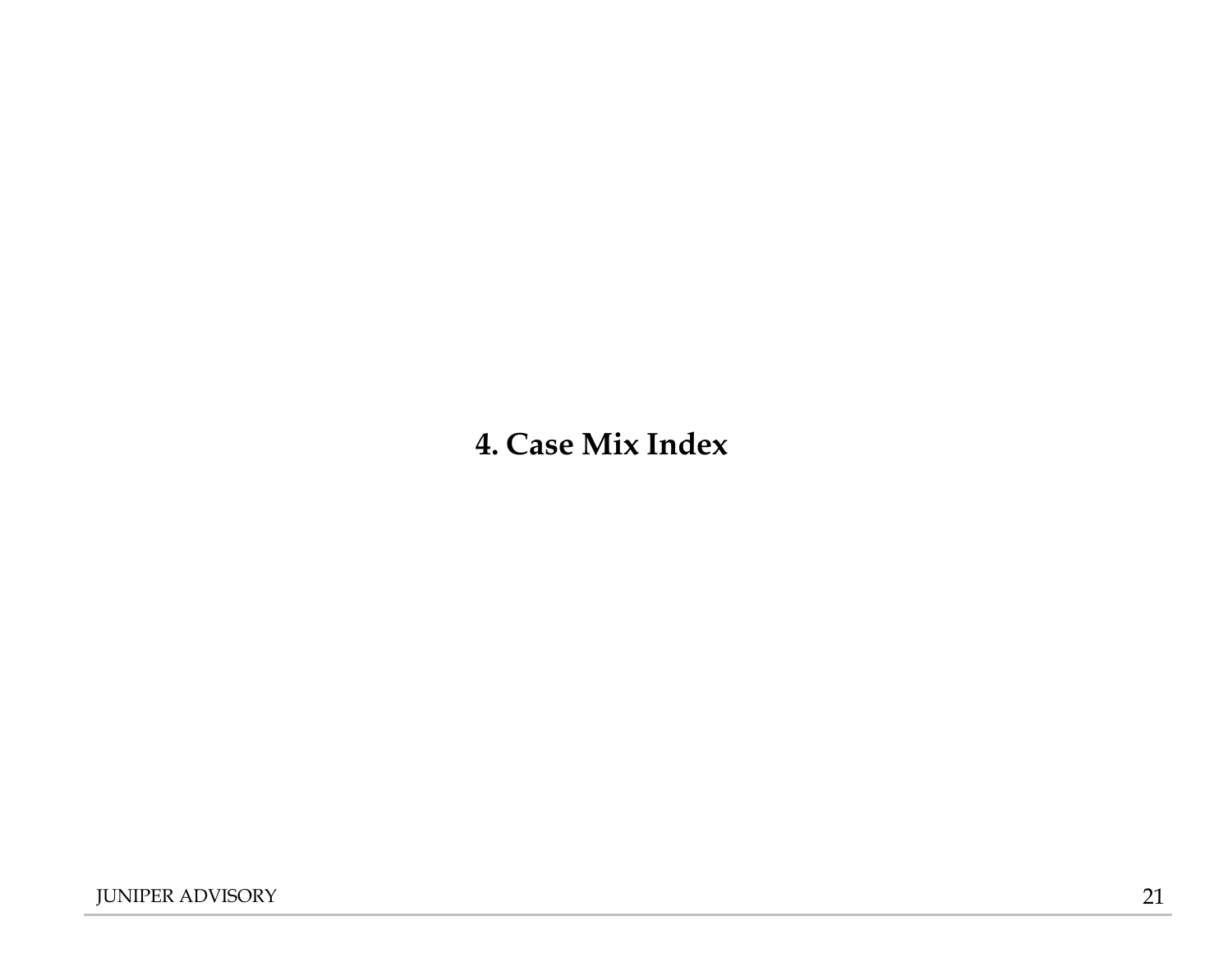- Here, we consider a subset of the first set: the set of hospitals that have fewer than 80 ICU beds and that have a designated Core-Based Statistical Area (CBSA) code<sup>1</sup>
- CBSA code are assigned by the federal government to areas anchored by an urban center of at least 10,000 people; markets without a CBSA code have low population density



Notes: 1. CMS data

CASE MIX INDEX 22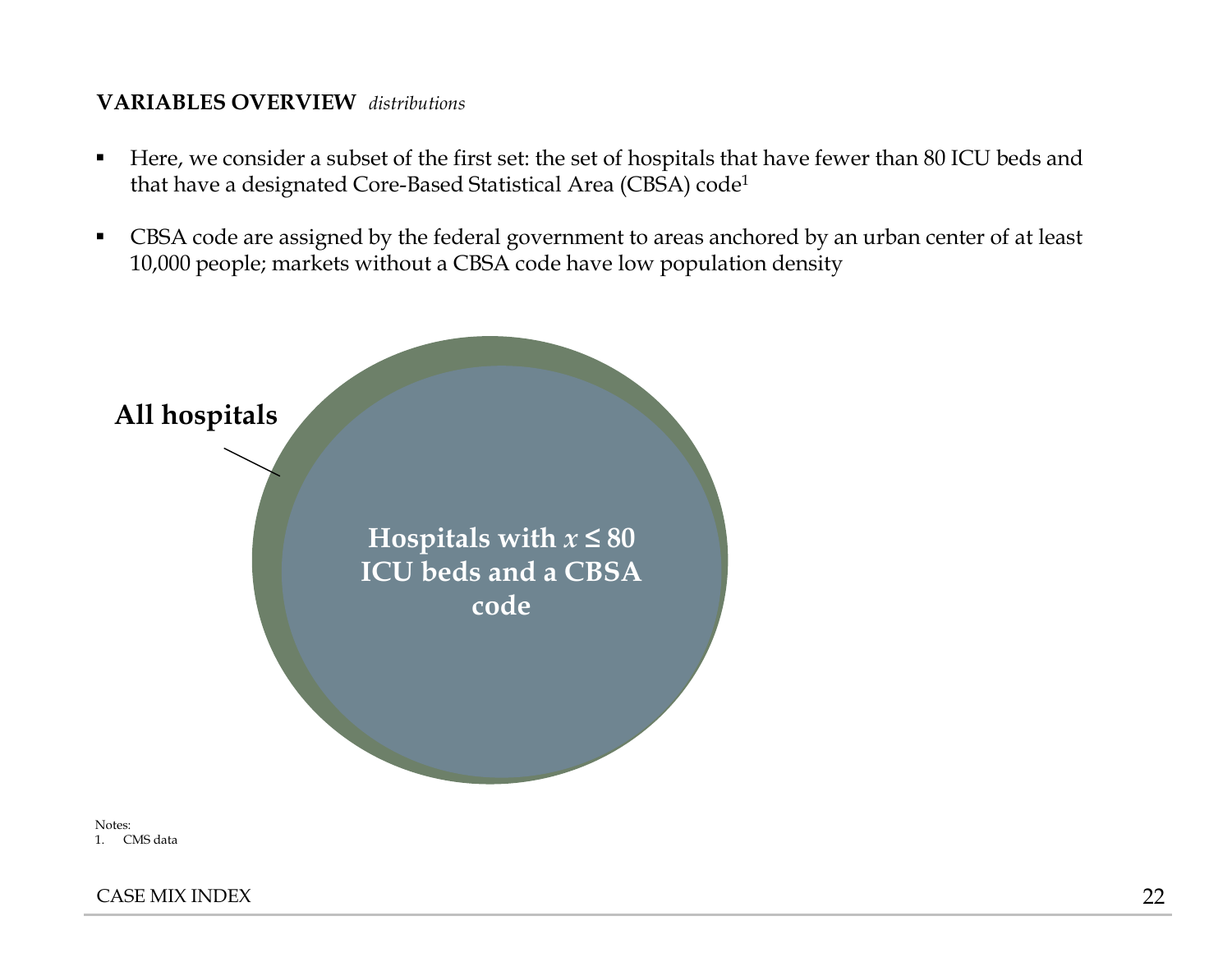### **SYSTEM & STANDALONE** *distributions*

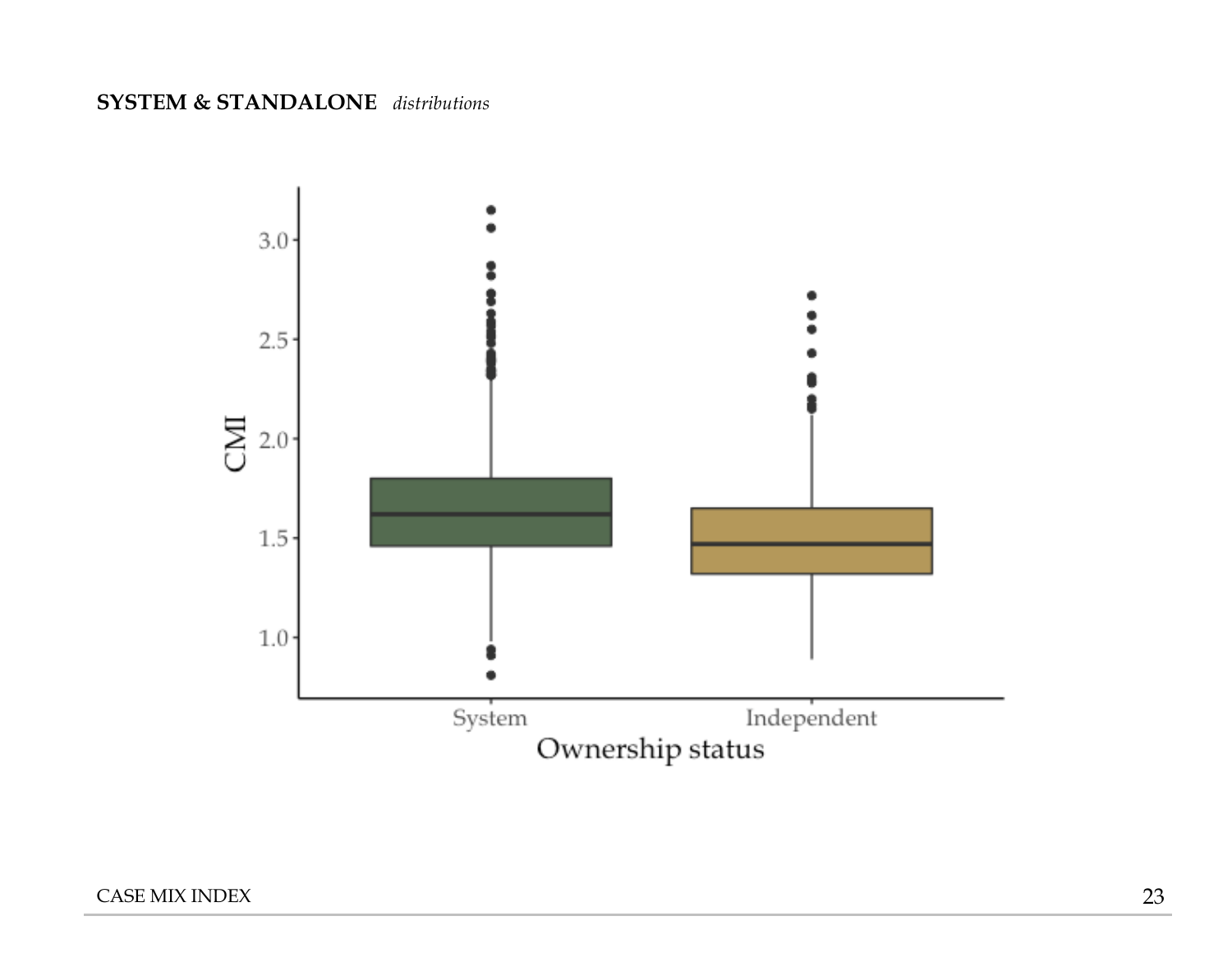## **HOSPITALS IN THE US & CMI** *research question*

■ Variables<sup>1</sup> whose relationship in the model to CMI is statistically significant:

| Variables                 | Estimate        | Std. error   |
|---------------------------|-----------------|--------------|
| Intercept                 | 1.2550000000    | 0.0306600000 |
| ICU beds                  | 0.0059400000    | 0.0003512000 |
| Hospital independence     | $-0.0553300000$ | 0.0117000000 |
| Payor mix - Medicare days | $-0.2144000000$ | 0.0357500000 |
| Hospital Compare score    | 0.0361200000    | 0.0037170000 |
| Adjusted Patient Days     | 0.0000006204    | 0.0000000589 |
| <b>ALOS</b>               | 0.0362400000    | 0.0052730000 |

■ Linear model<sup>2</sup> for predicted CMI:

```
\widehat{CMI} = 1.255 + 0.00594 \cdot ICUBEDS - 0.05533 \cdot INDEPENDENCE -0.2144 \cdot PAYORMIX MEDDAYS + 0.03612 \cdot + 0.0000006204 \cdot ADJPATIENTDAYS +0.03624 \cdot ALOS
```
 $\blacksquare$   $R^2 = 0.42$  indicates that approximately 42% of the variation in CMI can be explained by the linear model above

Notes:

- 1. By assumption, net patient revenue, EBITDA and number of beds and adjusted patient days are dependent (perhaps linearly); for simplicity only adjusted patient days is kept in the model; coefficients are shown in the linear model shown lower on the page
- 2. The variable Payor mix medicare days is expressed as a percentage; hospital independence is defined here as a Bernoulli random variable, with being associated with a IDN or IDN parent giving a hospital a value of 0, otherwise giving a value of 1

#### CASE MIX INDEX 24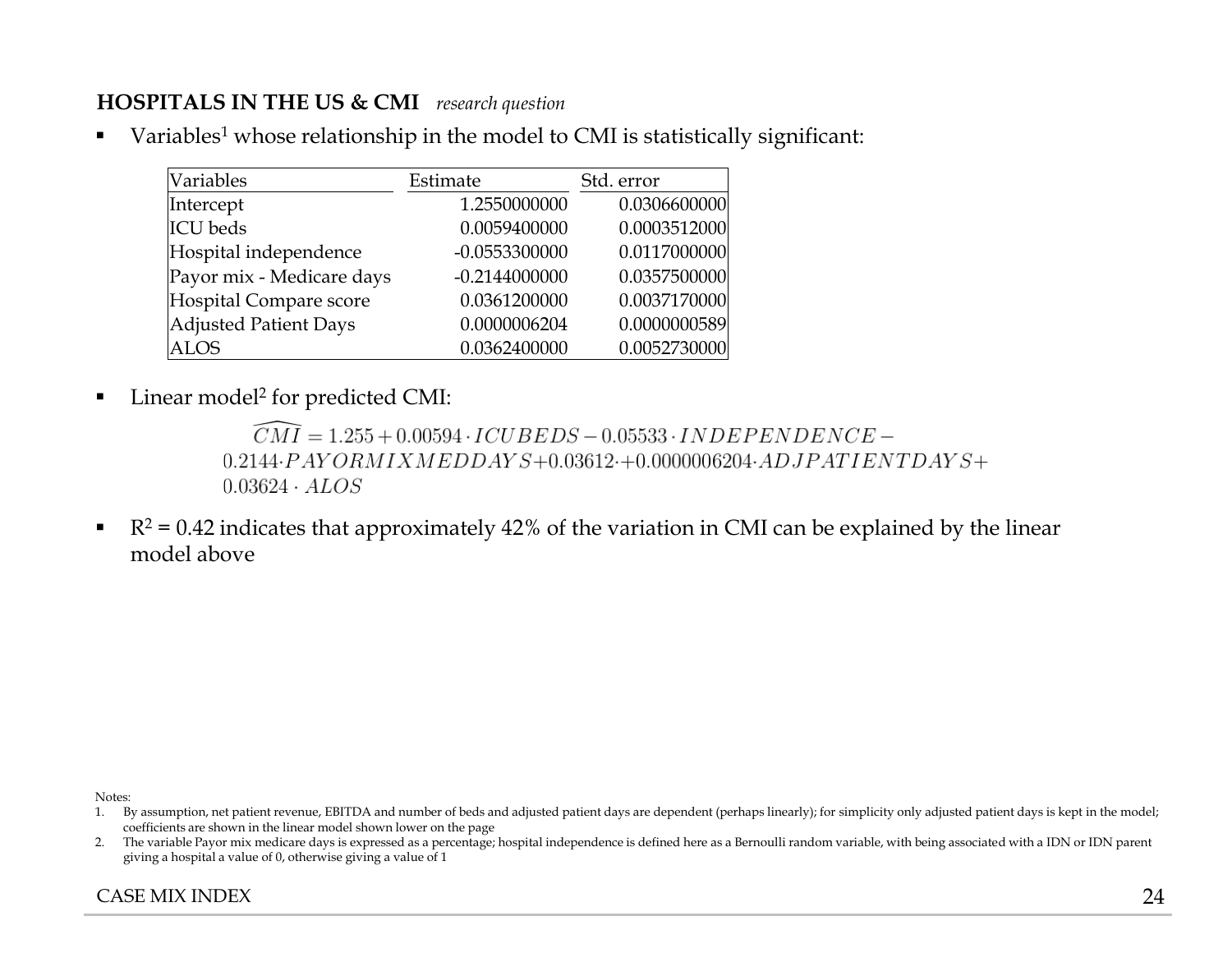**5. Accountable Care Organization and Clinically Integrated Network Participation**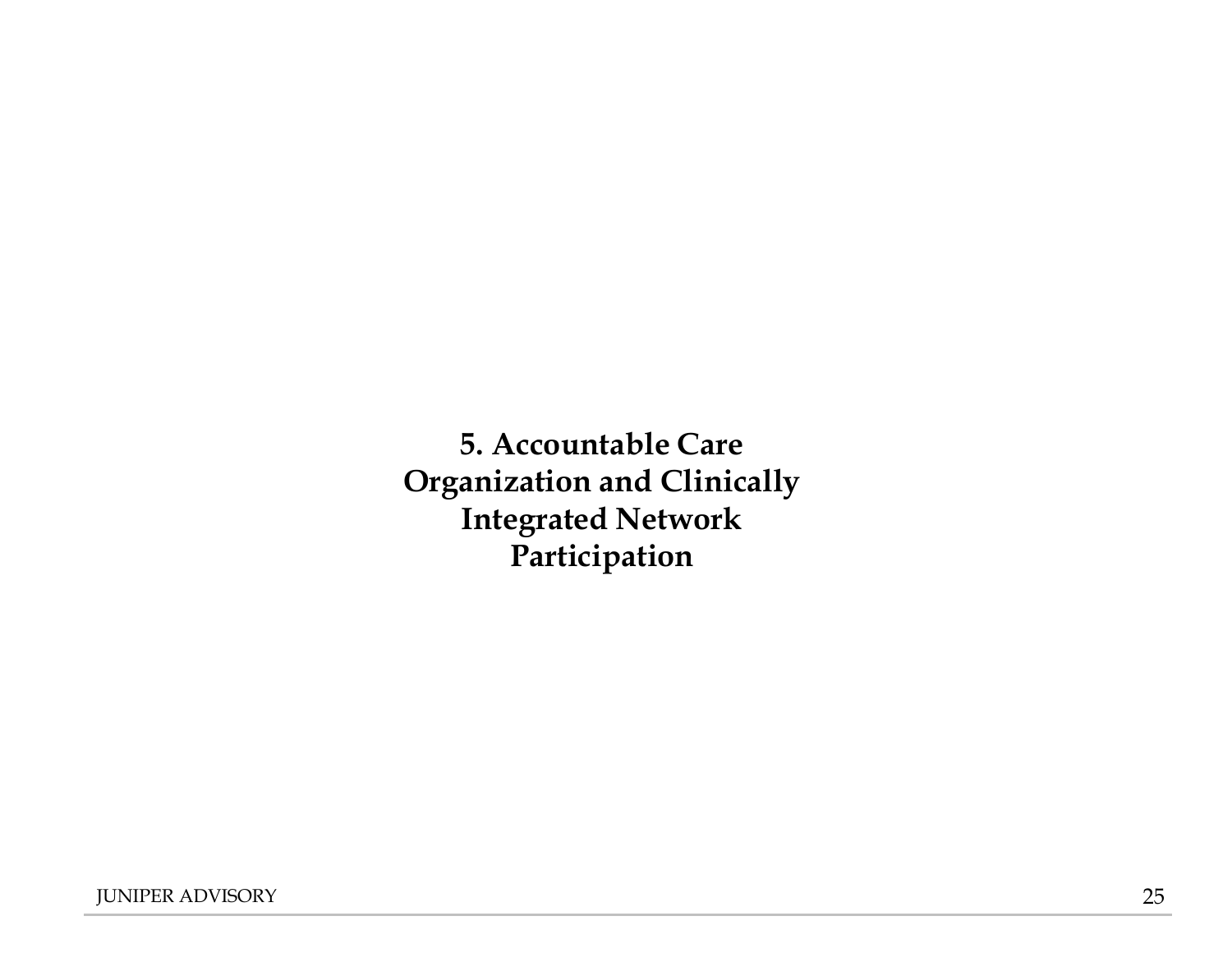## **SYSTEM & STANDALONE** *distributions*

| Distribution: proportion of hospitals in ACO |      |      |  |
|----------------------------------------------|------|------|--|
| Independent<br>System                        |      |      |  |
| ACO                                          | 0.53 | 0.16 |  |
| No ACO                                       | 0.47 | 0.84 |  |

| Distribution: proportion of hospitals in CIN |        |             |  |
|----------------------------------------------|--------|-------------|--|
|                                              | System | Independent |  |
| <b>CIN</b>                                   | 0.28   | 0.02        |  |
| No CIN                                       | 0.72   | 0.98        |  |

| Distribution: proportion of hospitals in ACO or CIN |        |             |  |
|-----------------------------------------------------|--------|-------------|--|
|                                                     | System | Independent |  |
| Either                                              | 0.81   | 0.18        |  |
| Neither                                             | 0.19   | 0.82        |  |

#### ACO or CIN PARTICIPATION 26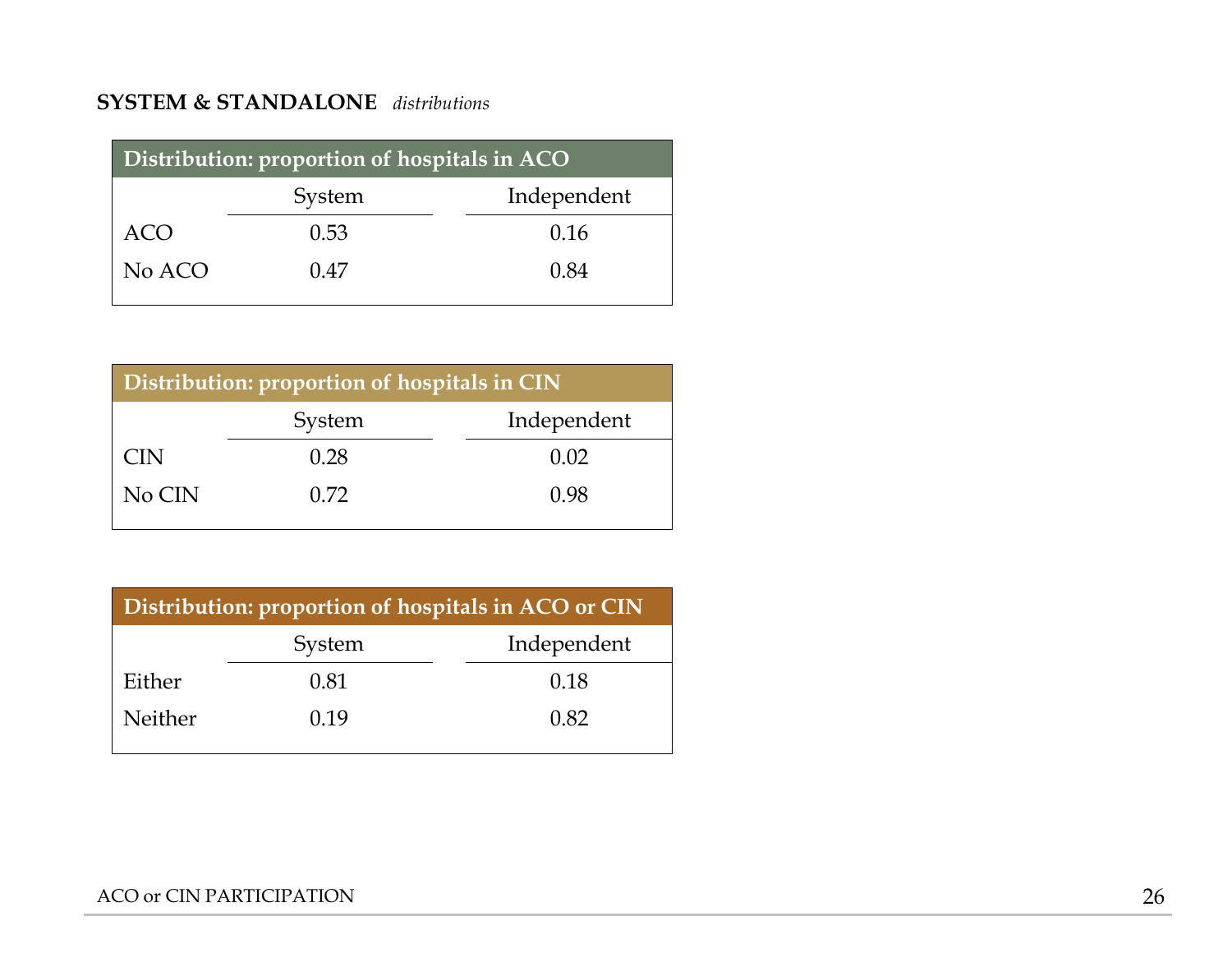# **HOSPITALS IN THE US & ACO AFFILIATION** *research question*

■ Variables whose relationship in the model to ACO affiliation is statistically significant:

| <i>Nariables</i>       | Estimate   | Std. error |
|------------------------|------------|------------|
| Intercept              | -0.21688   | 0.12370    |
| Independence           | $-1.50803$ | 0.12426    |
| Hospital Compare score | 0.21254    | 0.03763    |

■ Logistic model<sup>1</sup> for predicted ACO affiliation:

 $log(\frac{p}{1-p}) = -0.21688 - 1.50803 \cdot INDEPENDENCE + 0.21254 \cdot HCOMP$ 

- This logistic model implies that, for a given independent hospital, odds are stronger that it is not in a ACO than for a given system hospital, other characteristics equal
- For example, suppose that a hospital has a Hospital Compare score of 3
	- Then, the model suggests that the probability that it is in an ACO if in a system is 60%
	- And, the model suggests that the probability that it is in an ACO if independent is 25%
- $\blacksquare$  However, the model has relatively weak predictive power<sup>2</sup> and tends to overestimate probabilities for independent hospitals being in ACOs

Notes:

<sup>1.</sup> Here a logistic regression model is chosen because the dependent variable ACO affiliation is a categorical variable; p is the probability of having a ACO affiliation

<sup>2.</sup> Given a probability level p, the model tends to have an unremarkable true positive rate and significant false positive rate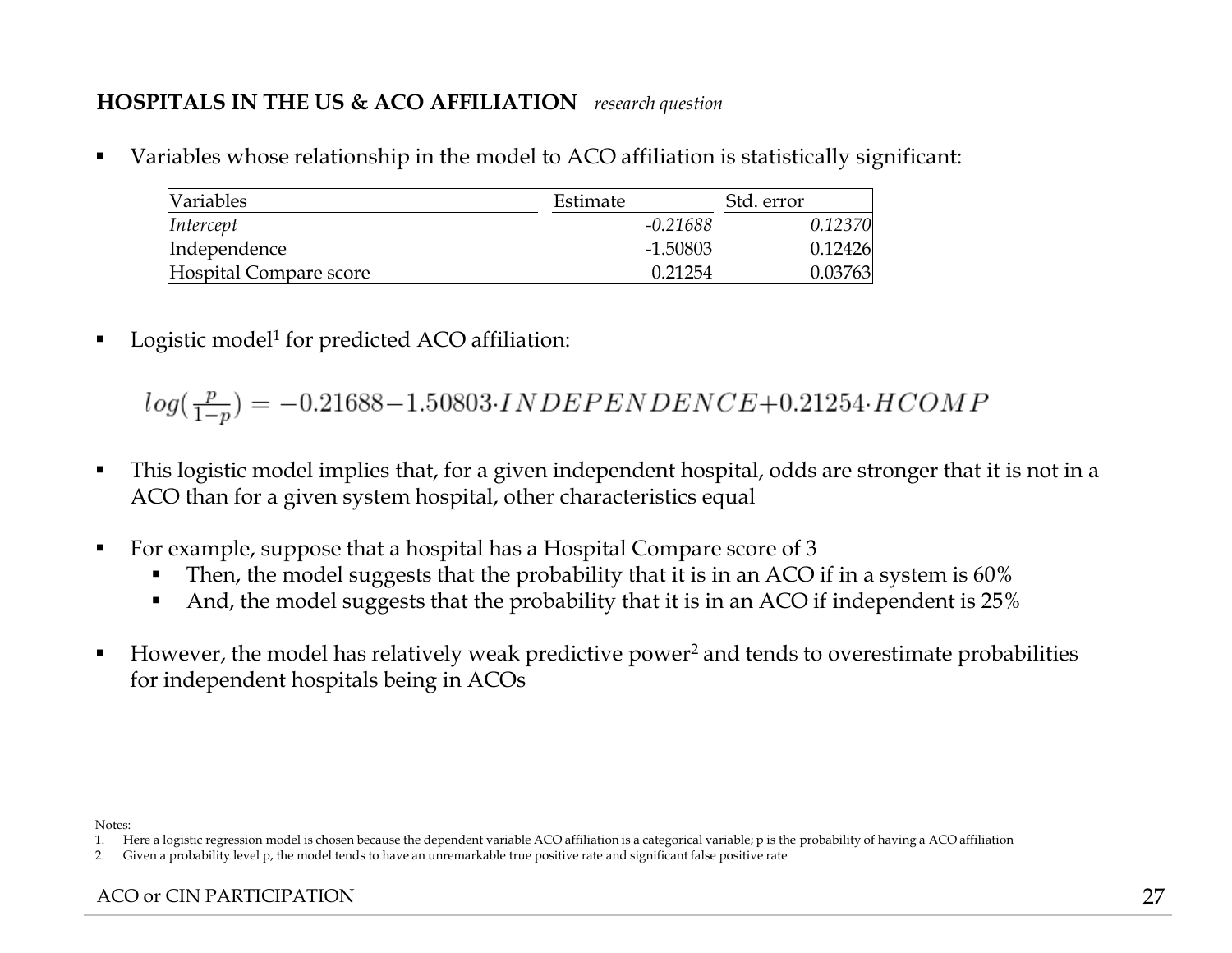# **HOSPITALS IN THE US & ACO/CIN AFFILIATION** *research question*

■ Variables whose relationship in the model to ACO affiliation is statistically significant:

| Variables               | Estimate   | Std. error |
|-------------------------|------------|------------|
| Intercept               | 0.28379    | 0.17741    |
| Independence            | $-1.84664$ | 0.12297    |
| Operating margin        | 0.30008    | 0.13404    |
| Payor mix Medicare days | 0.89474    | 0.39221    |
| Hospital Compare score  | 0.14163    | 0.04112    |

■ Logistic model<sup>1</sup> for predicted ACO/CIN affiliation:

 $log(\frac{p}{1-p}) = 0.28379 - 1.84664 \cdot INDEPENDENCE + 0.14163 \cdot HCOMP +$  $0.30008 \cdot \overline{OPMARGIN} + 0.89474 \cdot PAYORMIXMED$ 

- This logistic model implies that, for a given independent hospital, odds are stronger that it is not in a ACO/CIN than for a given system hospital, other characteristics equal
- However, given the very low rates of ACO and ICN participation by standalone facilities and high rates of participation for system hospitals shown on the first slide of this section, the model is prone to a high rate of false positives and false negatives

Notes:

<sup>1.</sup> Here a logistic regression model is chosen because the dependent variable of having either ACO or CIN affiliation is a categorical variable; p is the probability of having either affiliation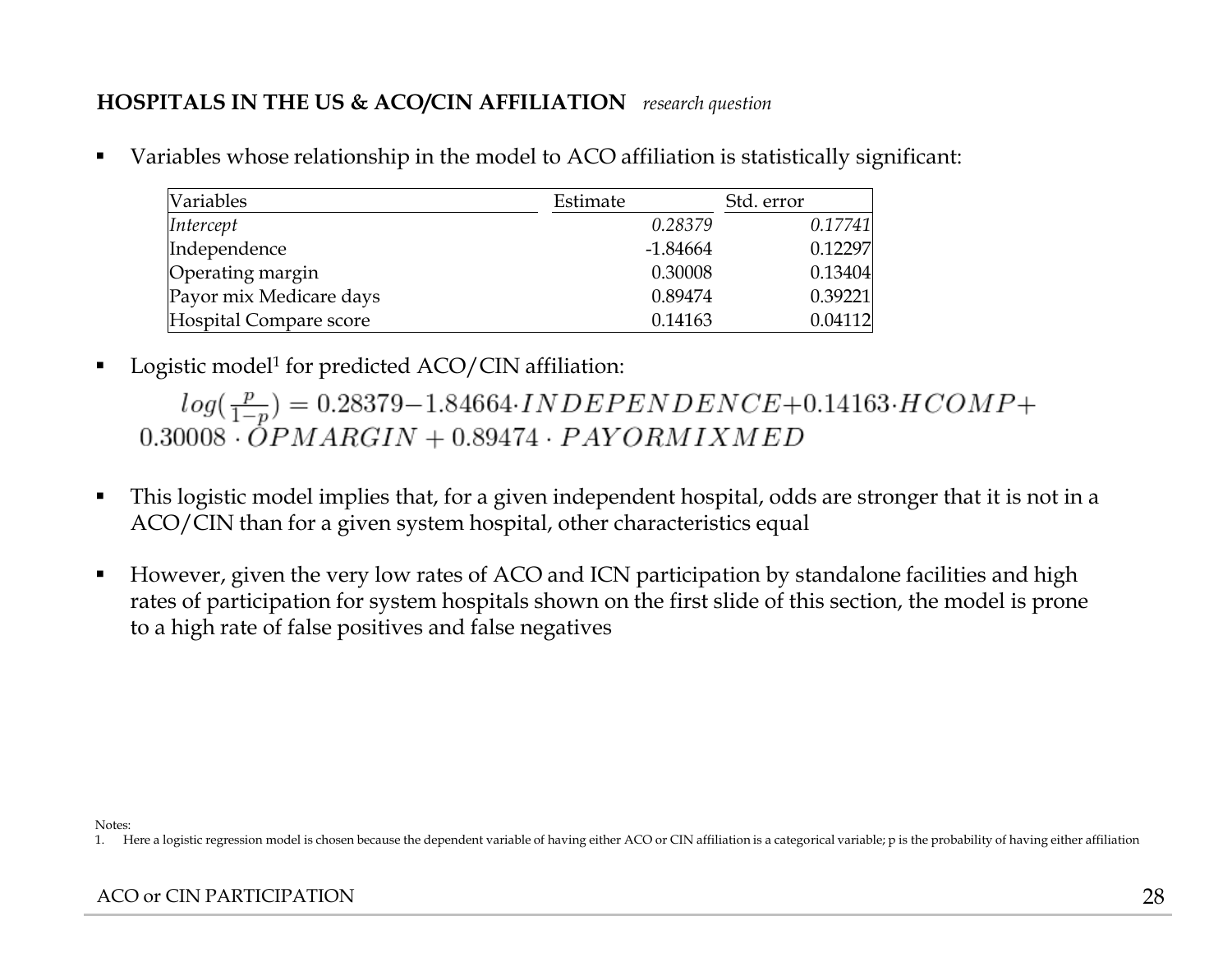# **APPENDIX**

JUNIPER ADVISORY 29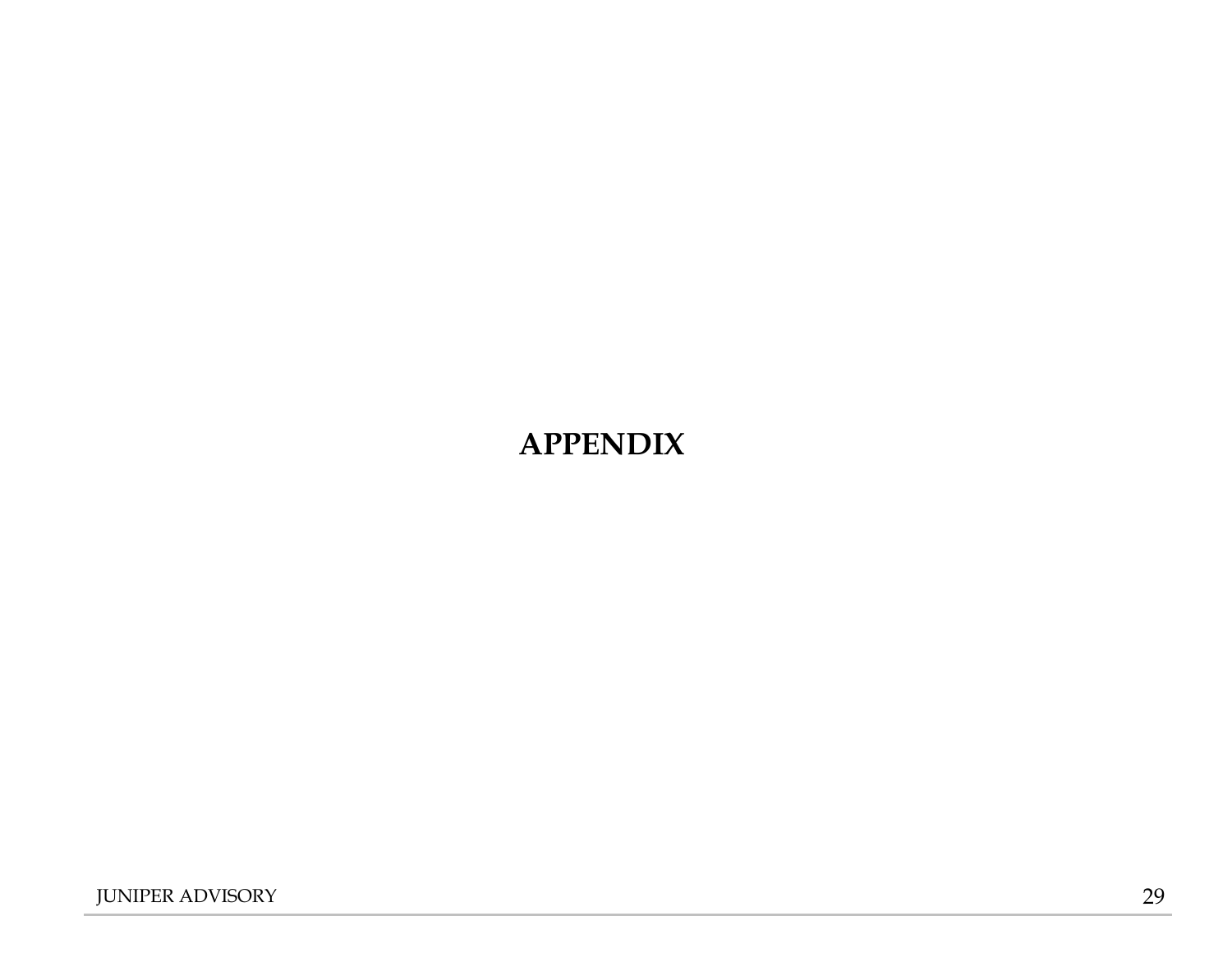#### **LINEAR REGRESSION** *data analysis*

- Four assumptions are required for linear regression analysis
	- o Relationship between two variables is linear
	- o Expected value of residuals is zero
	- o Observations are independent
	- o For any value of the independent variable, the dependent variable is normally distributed
- **•** Correlation coefficient and  $\mathbb{R}^2$ 
	- Correlation coefficient (Pearson), or R, is a measure of the strength and direction of the linear relationship between two variables that is defined as the covariance of the variables divided by the product of their standard deviations
		- o A value on the range [-1,1]
	- $\blacksquare$   $\blacksquare$  R<sup>2</sup> is the square of the correlation coefficient, otherwise described as the proportion of the variance in the dependent variable that is predictable from the independent variable
		- o A value on the range [0,1]
- Form of the model
	- Intercept: *α* , typically generated by a computer program for a model with multiple variables
	- **•** Coefficients:  $\beta_i$ ,  $i = 1,2,3,...$ , generated by a computer program
	- Error term: ε
	- **•** Independent variables:  $x_i$ ,  $i = 1,2,3,...$ , selected by the person creating the model
	- Dependent variable: *y*, the predicted variable the model is designed to predict

$$
\widehat{y} = \alpha + \beta_1 x_1 + \beta_2 x_2 + \beta_3 x_3 + \dots + \varepsilon
$$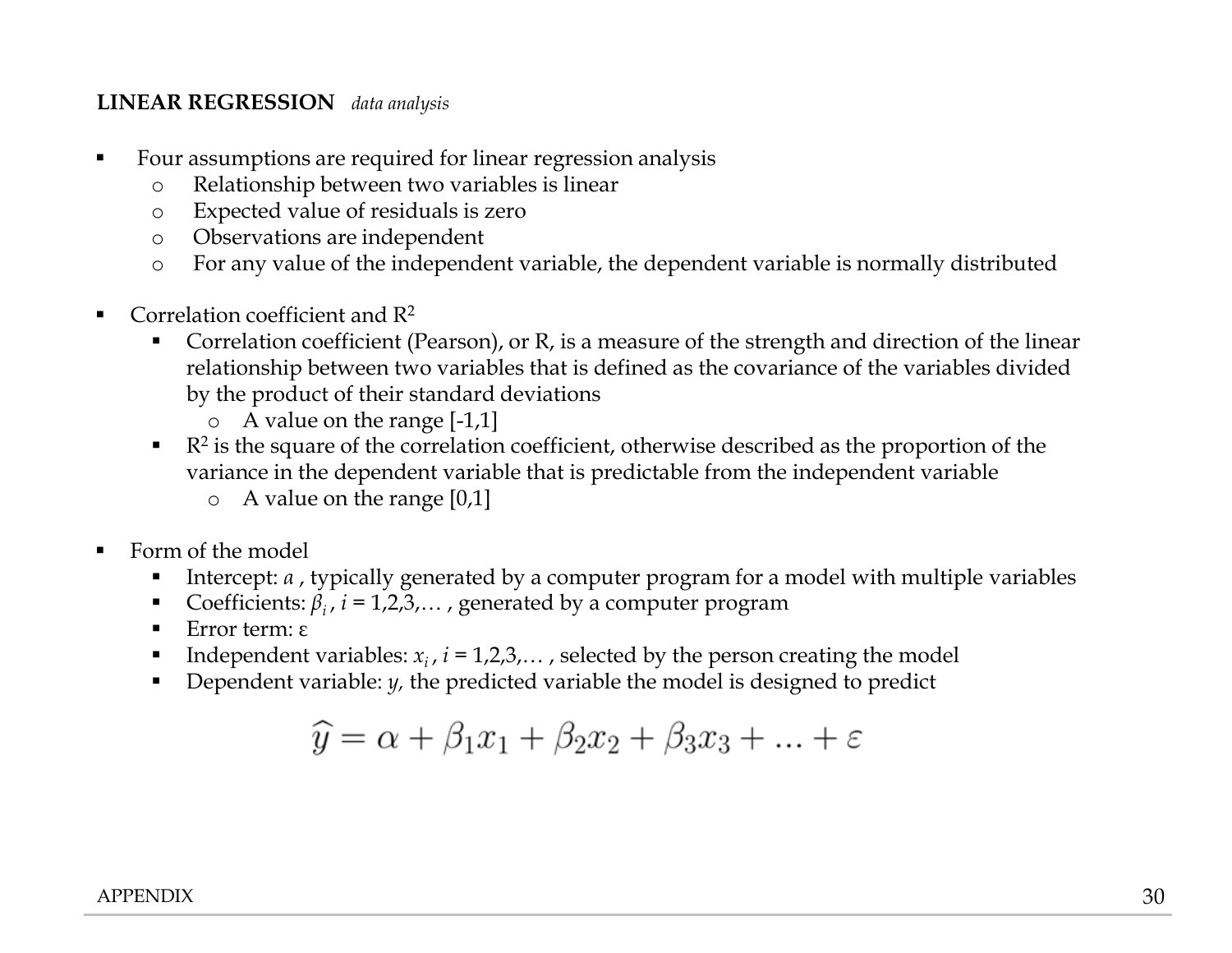## **MULTIPLE LINEAR REGRESSION** *methods*

- To find out if the relationships between the independent variables and the dependent variable are meaningful, we are interested in their statistical significance
- We examine their coefficients, which describe each variable's relationship
- To test for statistical significance, the program uses a 1-sided *t*-test
- The statistical test generates a p value, which is the probability of obtaining results as extreme as the observed results of a statistical hypothesis test, assuming that the null hypothesis is correct
- The model uses p values to determine statistical significance: if a p value is above 0.05 for a particular hypothesis of a variable, the model excludes the variable